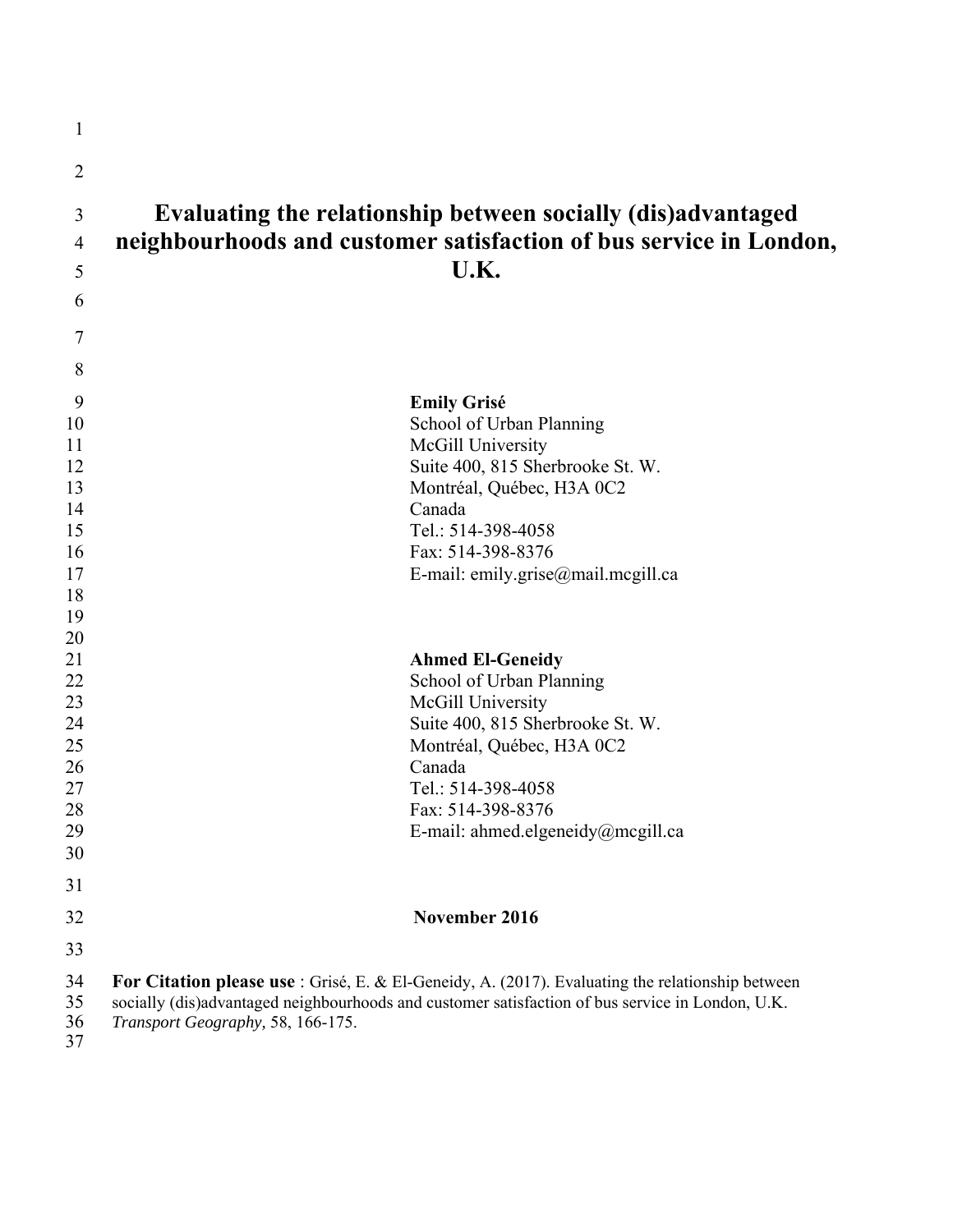#### 1

2

# 3 **ABSTRACT**

4 Affordable and efficient urban public transport is important for the development of a sustainable 5 urban environment. Making sure public transport users are satisfied with the service is a goal many 6 public transport agencies are trying to achieve. Customer satisfaction surveys are often used to 7 monitor customer perceptions of service quality and to determine the relative influence of service 8 attributes on a customer's overall assessment of the service. This study presents a new method to 9 spatially evaluate customer satisfaction survey data through examining satisfaction with bus 10 service across neighbourhoods of varying levels of socio-economic status (SES). Using customer 11 satisfaction survey data collected by Transport for London between 2010 and 2015, multi-level 12 regression modeling is used to estimate the relationship between overall satisfaction and social 13 deprivation of the area in which bus routes were operating. The results indicate lower levels of 14 satisfaction along routes serving low SES neighbourhoods, which appears to be attributed to (1) 15 low satisfaction with service characteristics related to an individual's experience and quality of the 16 bus and (2) conditions of the bus stop and shelter. Findings from this paper shows the importance 17 of including cleanliness and bus internal quality as one of the performance indicators when 18 contracting bus services, to ensure that all customers receive the same quality of service in the 19 region regardless of their SES.

20

21

22

23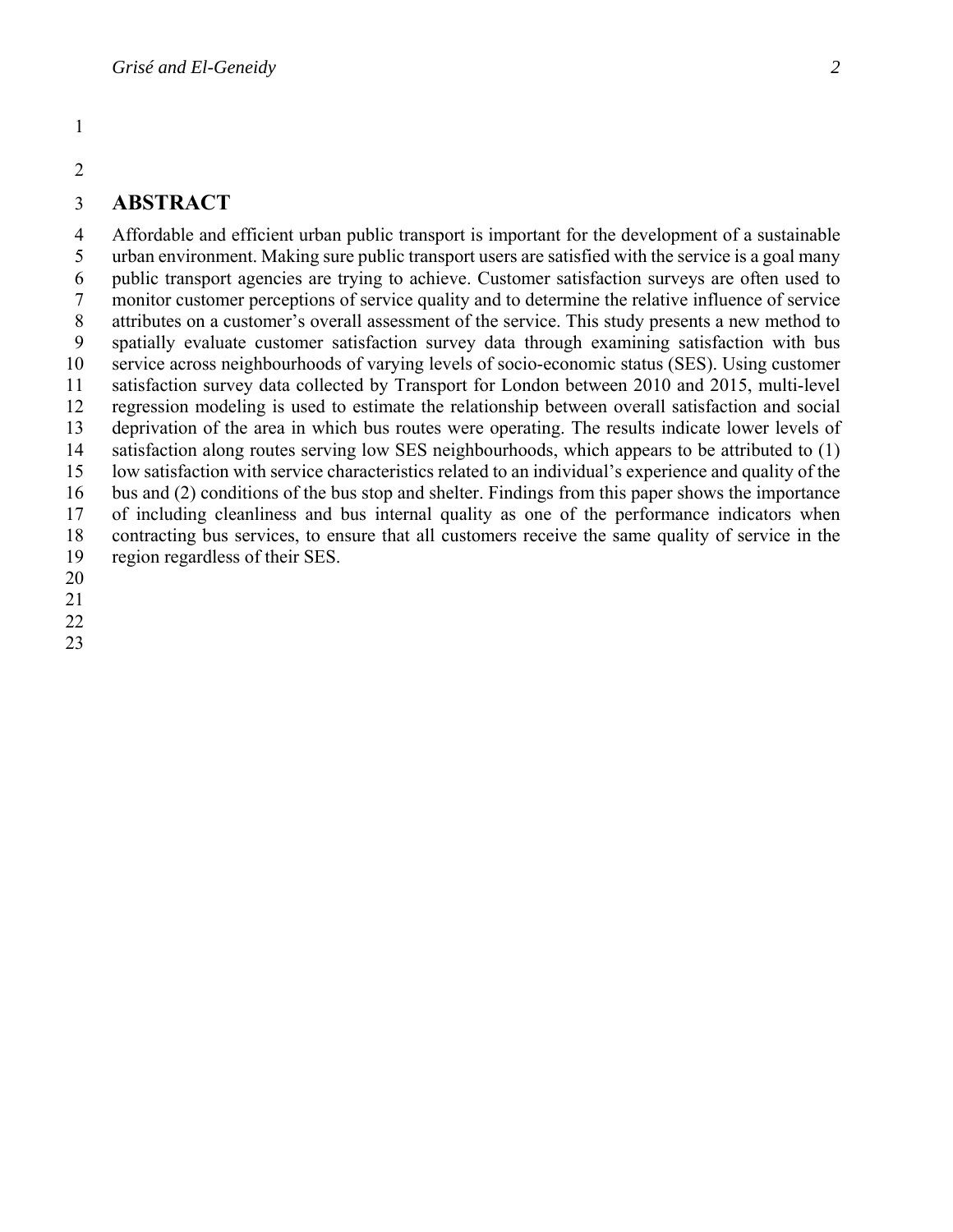### 1 **INTRODUCTION**

2 An affordable and efficient urban public transport system is essential to the economic development 3 of a city and the social quality of life of its residents. The success of a public transport agency 4 largely depends on the number of satisfied passengers using the system who will continue to use 5 it in the future (de Oña, de Oña et al. 2013). As a means of attracting and retaining ridership levels, 6 public transport agencies have placed increasing importance on improving service quality (de Oña, 7 de Oña et al. 2013). Service quality is related to a series of attributes describing the public transport 8 service, such as reliability, accessibility, safety and travel time. While most public transport 9 agencies have internal measurements of performance such as operating efficiency, on-time 10 performance and service quality, the customer's point of view is particularly relevant for 11 evaluating performance (Eboli and Mazzulla 2011), as customers are the most important judges of 12 service quality (Berry, Zeithaml et al. 1990, Diab, Badami et al. 2015). Nevertheless it is important 13 to note that some disconnect might exists between customers' perceptions of service and agencies' 14 service delivery (Diab, Badami et al. 2015).

15 To monitor customer perceptions of public transport service quality, customer satisfaction 16 surveys are used to understand passengers' perceptions about each attribute characterizing the 17 service, and their relative influence on the global assessment of service (de Oña, de Oña et al. 18 2013). In order to design appropriate transport strategies that can improve customer satisfactions 19 with service quality, considerable research has been conducted to identify which attributes have 20 the strongest influence on the overall assessment of service quality (Hensher, Stopher et al. 2003, 21 de Oña, de Oña et al. 2013, Eboli and Mazzulla 2015).

22 High levels of customer satisfaction do not necessarily mean that the public transport 23 network is an objectively better system, rather satisfaction is a relative concept that is based on 24 expectations (Friman and Fellesson 2009). Moreover, variations in satisfaction with bus service 25 in a region can be used to assess differences in the levels of service being delivered to every 26 neighborhood especially in regions where multiple transit operators are providing these services. 27 This study presents a new method to spatially evaluate customer satisfaction survey data through 28 examining satisfaction with bus service across neighbourhoods of varying levels of socio-29 economic status (SES). The central question driving this research is whether there are discernable 30 differences in the quality of bus service provided in areas of higher and lower SES in the Greater 31 London Area, UK. This study evaluates the relationship between levels of customer satisfaction 32 among users of bus service and the level of social deprivation of the neighbourhood the route is 33 serving, using data collected from a large-scale bus customer satisfaction survey conducted by 34 Transport for London (TfL). Results of this study are intended to provide planners, engineers and 35 policy makers with a better understanding of how public transit customers perceive service across 36 a network (spatially) in order to identify areas of improvement to ensure that quality service is 37 experienced by all customers across all neighborhoods in a region. To our knowledge, this is the 38 first paper to spatially model customer satisfaction among bus users and combine that with an 39 equity analysis at a neighborhood level to provide guidance for a better public policy.

40 The paper begins with a review of the relevant literature related to indicators of service 41 quality and customer satisfaction. The next section introduces the study area and data used. This 42 is followed by an exploratory analysis of the relationship between social deprivation and overall 43 satisfaction and satisfaction with factors of relevant service attributes which are derived using 44 Principle Component Analysis. Next, multi-level regression models are constructed to predict 45 satisfaction. Lastly, the paper concludes with a discussion of the findings.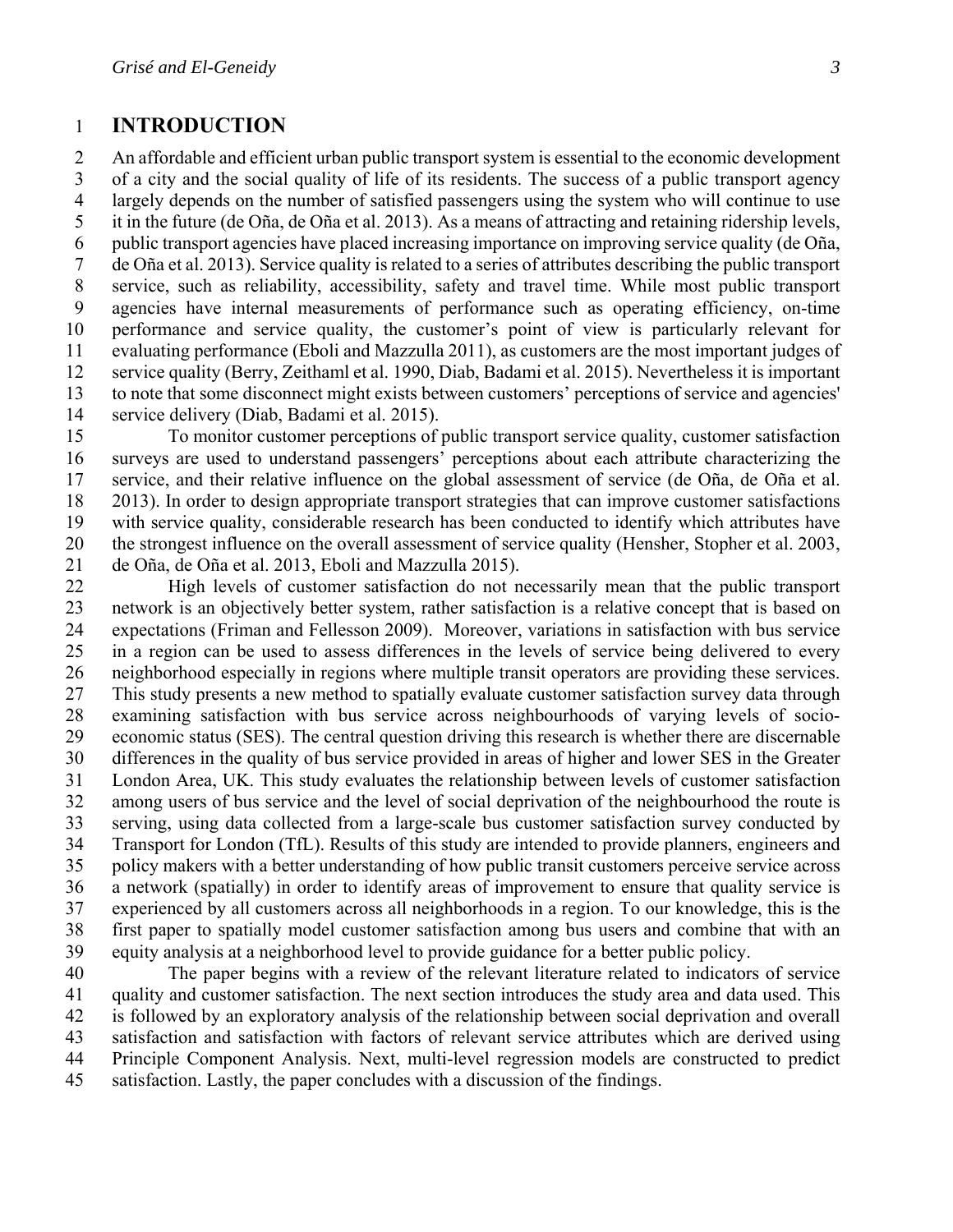#### 1 **LITERATURE REVIEW**

2 The rising cost of providing a high quality public transport service generates conflicting goals for 3 public transport agencies who must balance economic efficiency and ridership targets with service 4 need and equity (Murray and Davis 2001), which can be viewed as opposing public transport goals. 5 Walker (2008) classifies these opposing goals as first a largely economically driven goal for 6 increased patronage and second a goal for increased equitable outcomes, or increased social 7 inclusion, by increasing coverage of service for existing public transport users regardless of the 8 implications for ridership or profitability of the service. Equity in public transport research is 9 largely related to the distibution of transport supply, and the corresponding benefits that the 10 transport system offers to different populations (Jones and Lucas 2012). There have been several 11 studies assessing the distribution of public transport service in a region (Martens, Golub et al. 12 2012, Foth, Manaugh et al. 2013, Legrain, Buliung et al. 2016). These studies use accessibility as 13 a performance measure, referring to the ease of reaching destinations with public transport 14 (Hansen 1959). While these studies evaluate equity from the public transport provision side, there 15 appears to be a gap in the literature related to assessing the quality of service provided across a 16 region, particularly the assessment of customer perceptions of service being provided across a 17 network.

18 Customer satisfaction is a subjectively measured quality of service indicator, which is 19 perceived as an important determinant of a users' travel demand (Prioni and Hensher 2000). 20 Customer satisfaction generally results from a commuter's reaction to his or her experience with 21 the service and to what extent it meets their needs and/or expectations (Grigoroudis and Siskos 22 2009). Improvements in passengers' satisfaction is generally associated with higher levels of 23 consumer loyalty (Olsen 2007), where loyal customers are more likely to continue to use the 24 service. A customer's satisfaction with public transport is derived from a range of factors, from 25 objective performance characteristics to personal characteristics including socio-demographics, 26 personal preferences and habits (Diab, Badami et al. 2015). Understanding passengers' perception 27 of service and what makes a satisfied public transport user has been the subject of a considerable 28 amount of research (Andreassen 1995, Friman 2004, Tyrinopoulos and Antoniou 2008). 29 Furthermore, analysis of customer satisfaction data has been applied to identify the relative 30 importance of service attributes, and their influence on a users' overall assessment of the service 31 (Hensher, Stopher et al. 2003, de Oña, de Oña et al. 2013, Eboli and Mazzulla 2015). However, 32 research indicates that the perception of quality and the relative importance of service attributes 33 vary among groups of users (dell'Olio, Ibeas et al. 2010).

34 Acknowledging that there are different groups who use transit is important in 35 understanding the causes of satisfaction and how individual needs and expectations vary (Beirão 36 and Cabral 2007, dell'Olio, Ibeas et al. 2010, Bordagaray, dell'Olio et al. 2014). This finding has 37 given way for studies to examine customer satisfaction data among different types of users. van 38 Lierop and El-Geneidy (2016) used a transit market segmentation approach to examine the causes 39 of satisfaction and loyalty for each segment of riders, to derive specific strategies for each type of 40 transit user. Tyrinopoulos and Antoniou (2008) segmented respondents by their sex to evaluate 41 differences among perceptions and the relative importance of service attributes between these 42 groups. (De Ona, de Oña et al. 2015) applied a classification and regression tree approach to 43 analyze satisfaction data of a suburban rail service among categorized types of users (i.e. the day 44 of travel, frequency of use, and time of travel during the day), and found preferences and 45 importance of service aspects to vary among these different groups of users. Lastly, Verbich and 46 El-Geneidy (2016) modeled satisfaction of public transport passengers with various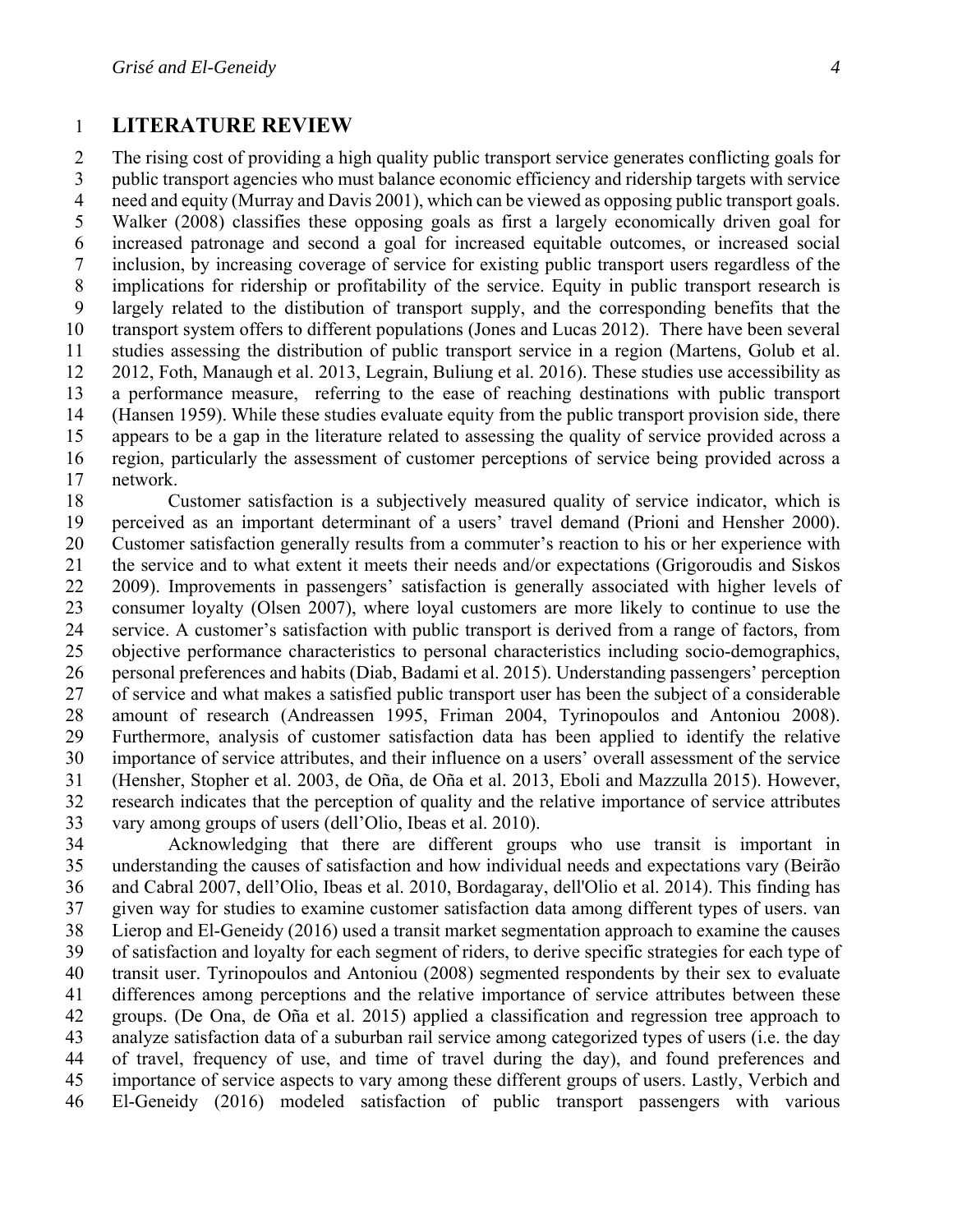1 encumberments or physical disabilities, to understand how these users value different service 2 attributes of the bus compared to other types of users. Despite the recent work being conducted on 3 different groups of public transport users, the literature available on customer perceptions of 4 service among segmented populations remains limited. Furthermore, to the author's knowledge,

5 no studies have attempted to spatially explore the variation in customer satisfaction levels. This

6 study presents a new method of examining data from a large-scale customer satisfaction survey, 7 to understand how passengers perceive the quality of public transport service across a bus network

- 8 that is serving different neighborhoods with high variation in socioeconomic status.
- 9

# 10 **ANALYSIS**

## 11 **Study Area and Survey Overview**

12 Public transport service in the Greater London, UK area is provided by Transport for London 13 (TfL), and is managed by London Buses. TfL manages one of the worlds' largest bus networks, 14 with over 675 bus routes, and is ranked as the top city in the world for its size, frequency, reliability 15 and accessibility (Begg 2013). London Buses are operated under contracts with private operators, 16 where contracts are awarded on a competitive basis. Minimum performance standards with respect 17 to the quality of service are set, and contract payments are related to the mileage operated and 18 service reliability, while contracts can be terminated as a result of poor performance (Transport 19 for London 2015). Furthermore, London Buses have been conducting customer satisfaction 20 surveys since 1997 in order to monitor customer satisfaction with the quality of services provided 21 and to identify areas for improvement (Transport for London 2015). Surveys are conducted 22 through face-to-face interviews with passengers alighting from buses. After a person alights the 23 bus they are approached by a TfL representative who conduct the survey with them. Survey 24 questions are related to the bus journey that a person just made, and include questions related to 25 the presence of a bus shelter available at the bus stop they boarded at, their journey time in minutes 26 and type of fare payment used. Customers are then asked a series of satisfaction questions, ranging 27 from their overall satisfaction with their bus journey to satisfaction with specific elements of their 28 journey, such as information provided on the bus, safety and security, service reliability and 29 waiting time. For customers that were unsatisfied with an element of their trip (rating of 6 or less), 30 interviewers were instructed to ask follow up questions regarding their low satisfaction with that 31 service attribute. Furthermore, survey respondents were asked for a range of personal 32 characteristics, such as their gender, ethnicity, age and familiarity with that particular bus trip.

33 The initial dataset consisted of 65,506 survey responses collected between 2010 and 2015. 34 We included only respondents within the ages of 20 and 64 years old, which reduced the dataset 35 to 48,344 responses. We then limited responses to individuals who were taking the bus for a 36 commuting purpose (categorized as to/from work, employer's business or education and personal 37 business), which reduced the dataset to 28,619 responses. Responses were limited to adults 38 commuting for the purpose of work or education as these trips represents the majority of the users 39 and to focus the analysis on individuals' with regular travel behavior, other groups not included 40 have special needs and require a different approach in analysis. Further, we removed respondents 41 who specified a disability, or riders who were encumbered with any of the following items on their 42 bus trip: suitcase/heavy luggage and/or large awkward item, shopping bags and/or shopping 43 trolley, or a small child/baby in arms and/or a baby buggy/pushchair/pram. 'Disabled riders' and 44 'encumbered riders' were excluded from this analysis as a previous study found that riders with 45 encumbrances or disabilities value different features of the bus service when compared to other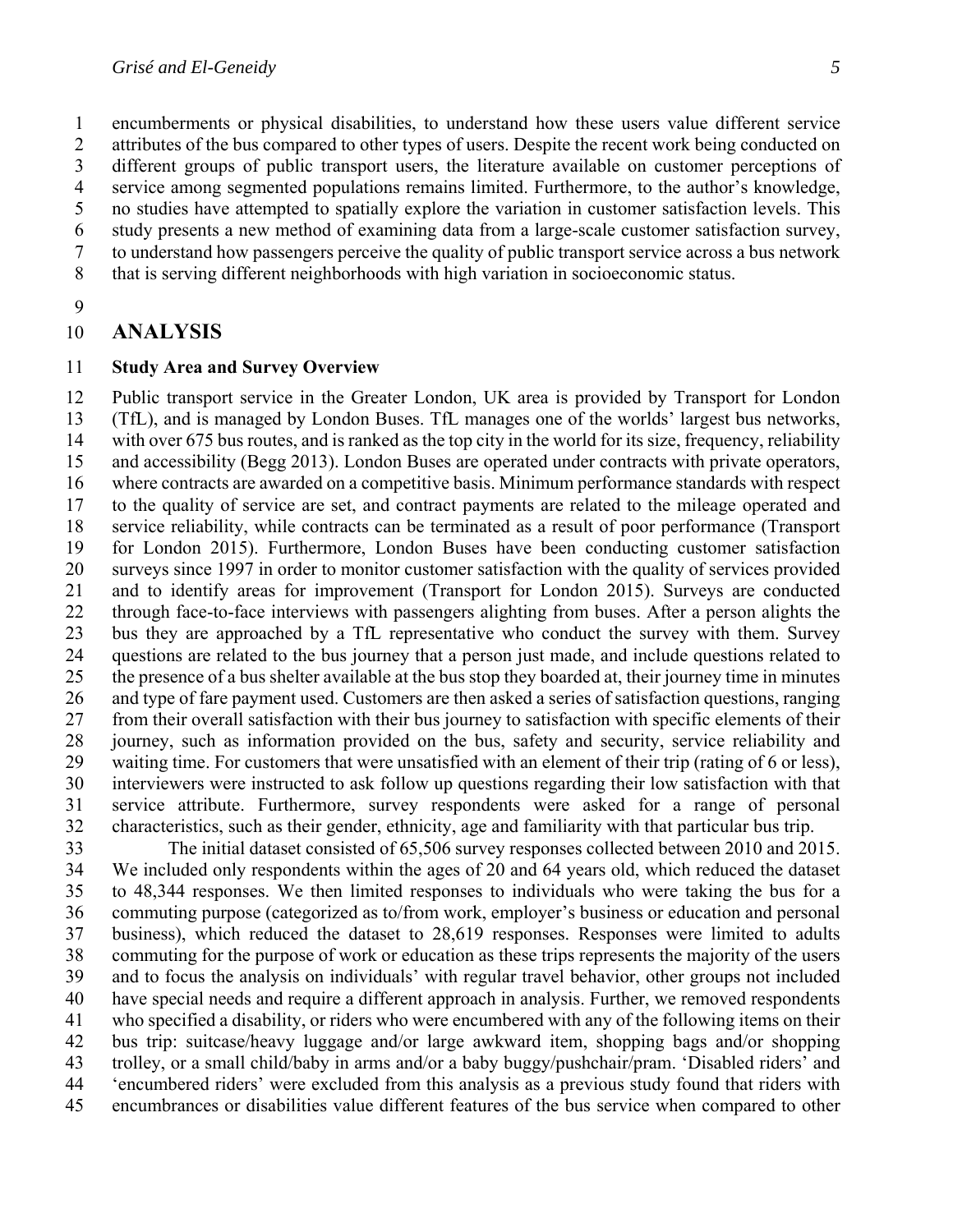1 groups of riders (Verbich and El-Geneidy 2016). Finally, 17,516 individual responses remained 2 for further analysis after the removal of surveys with missing responses to questions of interest.

3 The relationship between customer satisfaction and social deprivation was first explored 4 by evaluating the average overall satisfaction scores and the social deprivation indicator of each 5 route. Overall satisfaction was evaluated by asking survey respondents: "Thinking about this 6 particular bus journey you have just made, starting at the bus stop, how satisfied are you on a scale 7 of 0 to 10 (where 10 is extremely satisfied and 0 is extremely dissatisfied) with the overall service 8 you experienced today?" These surveys were conducted between the years 2010 and 2015, and 9 were administered by trained interviewers as intercept interviews as passengers alighted a bus 10 operating in the Greater London Area. Average satisfaction for each bus route was calculated from 11 individual survey responses, if more than 30 complete survey responses were available for that 12 route to ensure stability in the variance between responses at the route level. This resulted in 198 13 routes with which to evaluate average satisfaction at the route level. Next, we develop an indicator 14 of the level of social deprivation for the neighbourhood the route serves.

## 15 **Social Deprivation Indicator**

16 The indicator was developed to measure the level of social deprivation of the area in which every 17 bus route operated in. The indicator is comprised of the following four demographic variables and 18 data sources:

- 
- 19 Percent of the population born outside of the United Kingdom (Census, 2011)
- 20 **•** Percent of residents that are unemployed and actively seeking work, excluding students 21 (Census 2011)
- 22 Total median annual household income (Greater London Authority, 2011)
- 23 **Percent of the population living in deprived households reliant on means tested benefits** 24 (Department for Communities and Local Government, 2011)

25 These variables have commonly been used to identify socially vulnerable populations in the UK 26 (Church, Frost et al. 2000, Wu and Hine 2003). For this study, the variables were selected to best 27 identify neighbourhoods with high proportions of individuals of higher social disadvantage in the 28 UK. However, through the application of aggregate census data, it is important to cautiously 29 interpret the findings, as not everyone who is socially deprived necessarily lives in an area 30 classified as more socially deprived, or similarly not everyone who lives in a more socially 31 deprived area is deprived (Townsend, Phillimore et al. 1998).

32 In order to generate an index from these four variables, each of the variables was 33 standardized, equally weighted and summed to create the social deprivation indicator value, which 34 was similar to a method employed by(Sánchez-Cantalejo, Ocana-Riola et al. 2008, Foth, Manaugh 35 et al. 2013, El-Geneidy, Buliung et al. 2016). Note, median income was inverted to capture the 36 relation between social deprivation and income. The unit of analysis is the Middle Super Output 37 Area (MSOA) level (equivalent to North American census tract), which are generally comprised 38 of a population between 5,000 and 15,000, representing between 2,000 and 6,000 households 39 (Office for National Statistics 2015). There are 982 MSOA units within the Greater London Area. 40 Using the data described above for each MSOA, the social deprivation indicator was calculated 41 for each MSOA. Using this approach, we identified socially disadvantaged areas that are 42 predominantly characterized by foreign-born residents, high unemployment, low income, and 43 households dependent on social assistance.

44 To determine the level of social deprivation associated with each bus route, a network of 45 all TfL bus routes was created within a Geographic Information System and the bus routes were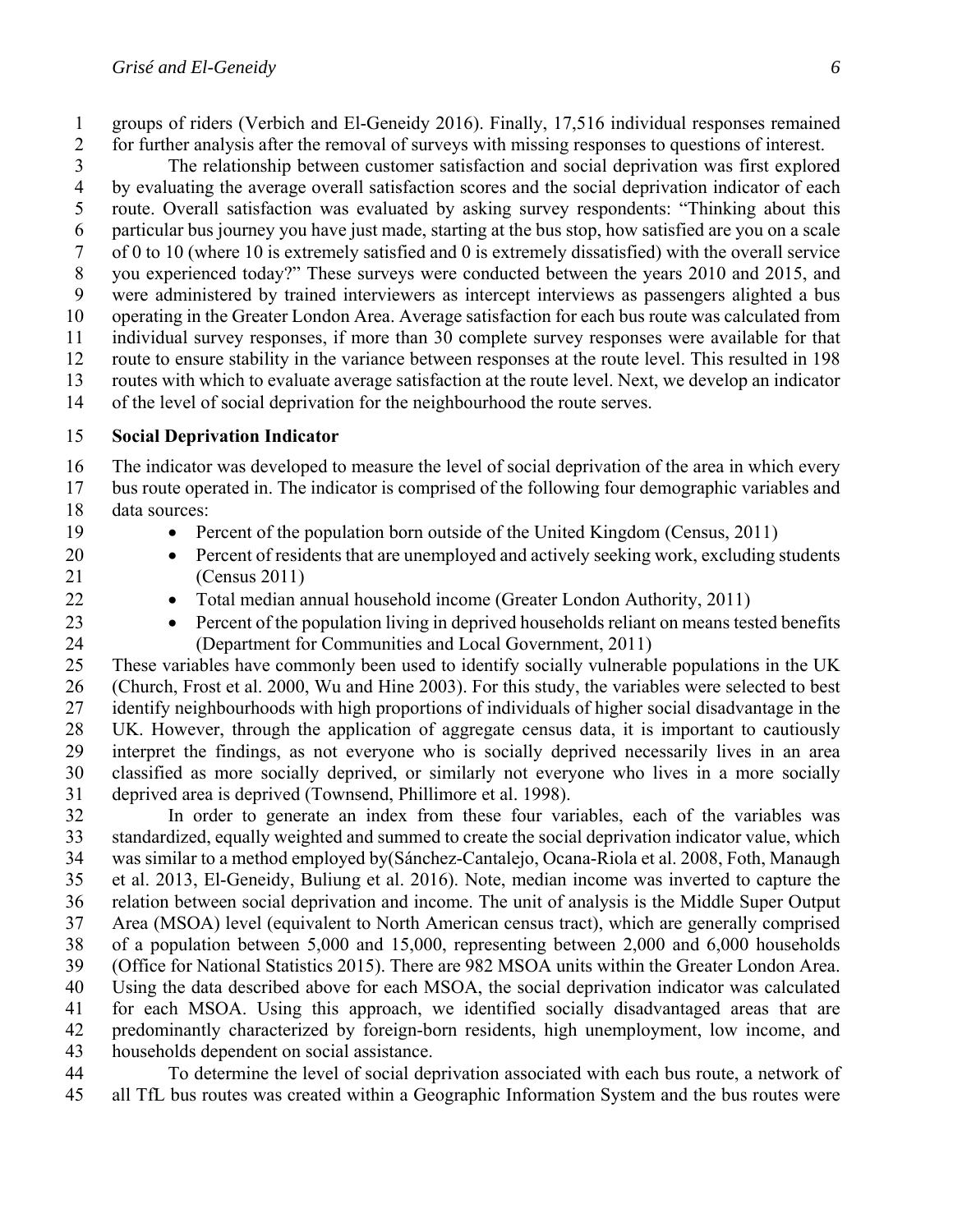1 intersected with the MSOAs. In most cases the bus route intersected multiple MSOAs, so in that 2 case a weighted average of each MSOAs' deprivation indicator was used based on the proportional 3 length of the route segment within the MSOA to the total route length. Although London has 4 become more socially segregated at the micro scale (Hamnett 2003) and variation in social 5 deprivation may exist along the bus route, applying a weighted average provides an estimate of 6 the of the overall SES of the neighbourhood the route is serving.

7 After calculating the social deprivation indicator of each route we mapped the average 8 overall satisfaction and provide a visual comparison with the route-level social indicator, as shown 9 in Figure 1. By examining Figure 1, a pattern appears to emerge between social deprivation and 10 route-level satisfaction. Namely, a strong inverse relationship between overall customer 11 satisfaction and social deprivation can be seen in Eastern London, specifically adjacent to the River 12 Thames. North of the River Thames, we see bus routes with low overall satisfaction, which are 13 operating in boroughs of higher social deprivation, while we see an opposite relationship in eastern 14 boroughs located south of the River Thames. To ascertain the inverse relationship between route-

- 15 level satisfaction and social deprivation, we applied further statistical methods that are presented
- 16 and discussed below.



17

18 **FIGURE 1 Average overall satisfaction of each bus route and level of neighbourhood social** 

## 19 **deprivation of bus routes.**

## 20 **Route Level Analysis**

- 21 A scatterplot of the relationship between average route satisfaction and social deprivation is
- 22 displayed in Figure 2, while four scatterplots present the relationship between average overall route
- 23 satisfaction and each of the variables that comprise the social deprivation indicator in Figure 3.
- 24 The main finding from these plots is that route-level satisfaction decreases in more socially
- 25 deprived neighborhoods.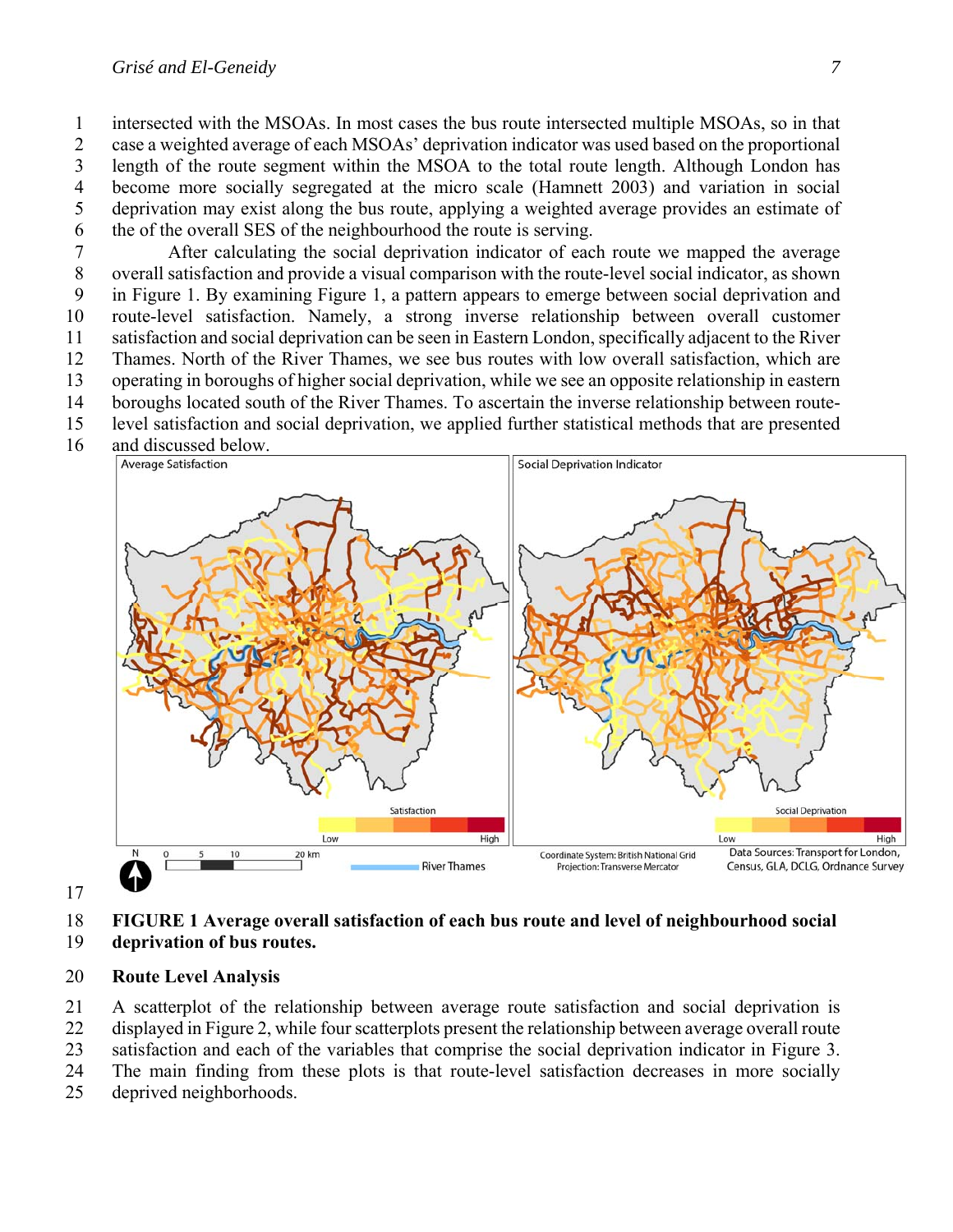



**FIGURE 2 Plot of the relationship between average overall bus route satisfaction and the social deprivation indicator (statistically significant at 99% level).** 









**FIGURE 3 Plot of the relationship between average overall bus route satisfaction and each** 

**variable of the social deprivation indicator (statistical significance observed at the 99%** 

**confidence level for income deprivation, immigration and unemployment, while median** 

**income was significant at the 90% confidence level).**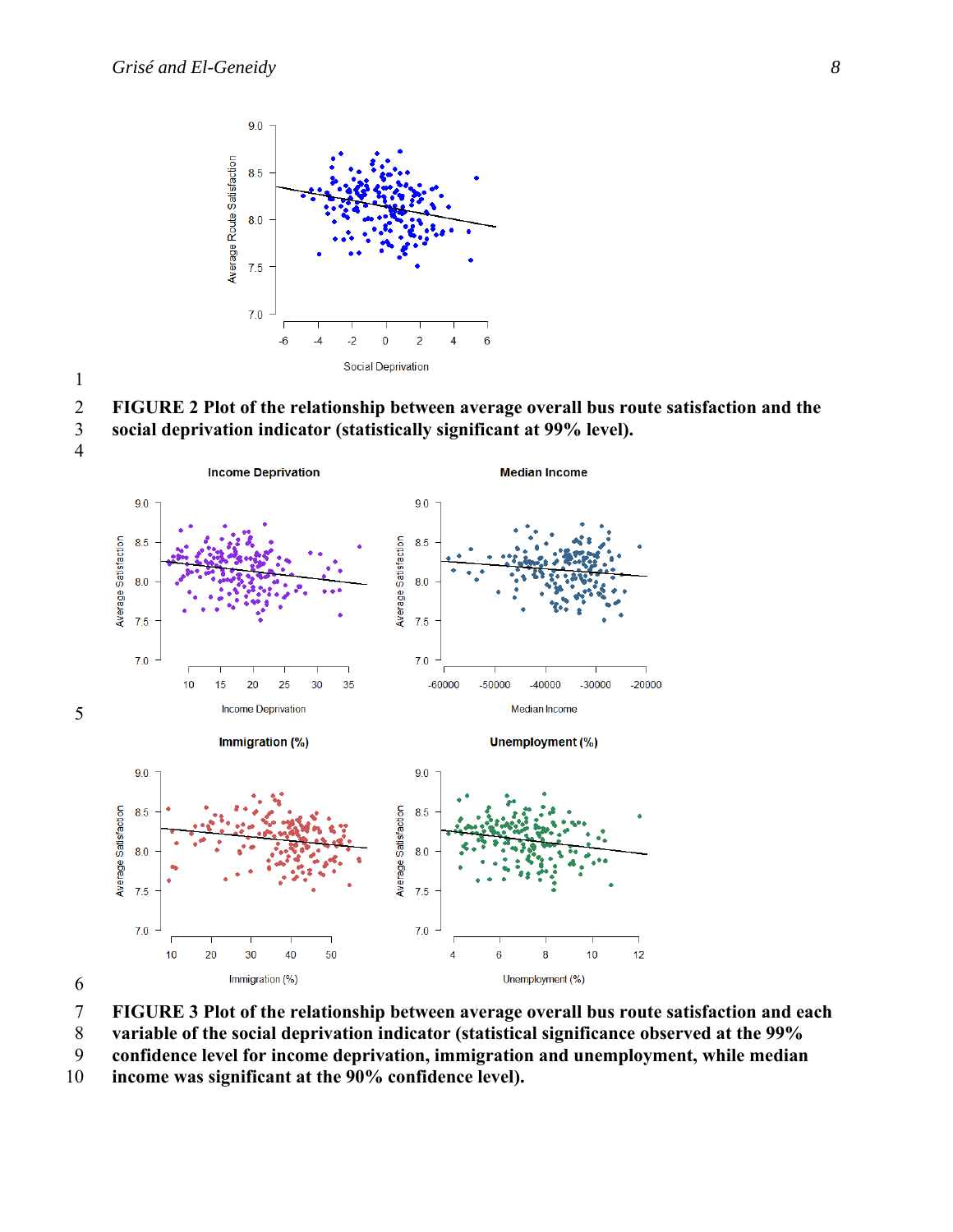1 Table 1 reports the mean value of satisfaction among every route serving certain socioeconomic

2 neighborhoods.

3

| <b>Survey Question</b>                                           | <b>Social Deprivation Quintile</b> |                    |     |                         |                   |         |  |  |
|------------------------------------------------------------------|------------------------------------|--------------------|-----|-------------------------|-------------------|---------|--|--|
|                                                                  |                                    | Least deprived (1) |     |                         | Most deprived (5) |         |  |  |
|                                                                  |                                    | 2                  | 3   | $\overline{\mathbf{4}}$ | 5                 | Average |  |  |
| Satisfaction with bus stop and shelter where you caught your bus |                                    |                    |     |                         |                   |         |  |  |
| Personal safety                                                  | 8.4                                | 8.4                | 8.4 | 8.3                     | 8.3               | 8.3     |  |  |
| Information provided                                             | 8                                  | 8                  | 8   | 8                       | 8                 | 8.0     |  |  |
| Freedom from litter                                              | 8.2                                | 8                  | 8   | 7.9                     | 7.8               | 8.0     |  |  |
| Cleanliness                                                      | 8.3                                | 8.3                | 8.2 | 8.1                     | 8.1               | 8.2     |  |  |
| State of repair                                                  | 8.4                                | 8.3                | 8.3 | 8.2                     | 8.2               | 8.3     |  |  |
| Satisfaction with the bus you have just travelled on             |                                    |                    |     |                         |                   |         |  |  |
| Information provided (exterior of bus)                           | 8.5                                | 8.4                | 8.4 | 8.3                     | 8.4               | 8.4     |  |  |
| Information provided (interior of bus)                           | 8.3                                | 8.2                | 8.1 | 8.1                     | 8.1               | 8.2     |  |  |
| Cleanliness (exterior)                                           | 8.4                                | 8.4                | 8.3 | 8.2                     | 8.2               | 8.3     |  |  |
| Cleanliness (interior)                                           | 8.2                                | 8                  | 7.9 | 7.8                     | 7.7               | 7.9     |  |  |
| State of repair (bus exterior)                                   | 8.5                                | 8.4                | 8.4 | 8.3                     | 8.3               | 8.4     |  |  |
| State of repair (bus interior)                                   | 8.4                                | 8.3                | 8.2 | 8.1                     | 8.1               | 8.2     |  |  |
| Comfort                                                          | 8.2                                | 8.1                | 8.1 | 8.1                     | 8                 | 8.1     |  |  |
| Personal safety                                                  | 8.7                                | 8.6                | 8.6 | 8.5                     | 8.5               | 8.6     |  |  |
| Driver's behaviour and attitude                                  | 8.6                                | 8.5                | 8.5 | 8.4                     | 8.5               | 8.5     |  |  |
| Length of time waited for the bus                                | 8                                  | 7.9                | 7.9 | 7.8                     | 7.7               | 7.9     |  |  |
| Length of journey time                                           | 8.4                                | 8.3                | 8.3 | 8.2                     | 8.2               | 8.3     |  |  |
| Ease of getting on and off the bus                               | 8.6                                | 8.6                | 8.5 | 8.4                     | 8.4               | 8.5     |  |  |
| Level of crowding                                                | 8.1                                | 8                  | 7.9 | 7.9                     | 7.7               | 7.9     |  |  |
| Smoothness and freedom from jolting                              | 8.2                                | 8.1                | 8.1 | 8                       | 8.1               | 8.1     |  |  |
| Reliability*                                                     | 7.8                                | 7.9                | 7.8 | 7.8                     | 7.7               | 7.8     |  |  |

4 **Table 1: Average score for survey questions among different groups** 

5

## 6 **Factor Analysis**

7 In addition to evaluating overall customer satisfaction, other survey questions related to different 8 attributes of the service, were considered in this analysis, such as comfort, safety, service reliability 9 and travel time. Given the volume of questions related to satisfaction of various service 10 characteristics that were asked, and the relatively high correlation among the responses, Principle 11 Component Analysis (PCA) was used to derive factors of related responses, which was a similar 12 approach to previous studies using large survey data (Tyrinopoulos and Antoniou 2008, Figler, 13 Sriraj et al. 2011, Verbich and El-Geneidy 2016). By means of the PCA, three component factors 14 were identified from 17,516 survey responses. Table 1 presents the three factor components, 15 including the questions that comprise each component, the factor loadings of each question and 16 the given name of each factor component. Similar to the interpretation of a correlation coefficient,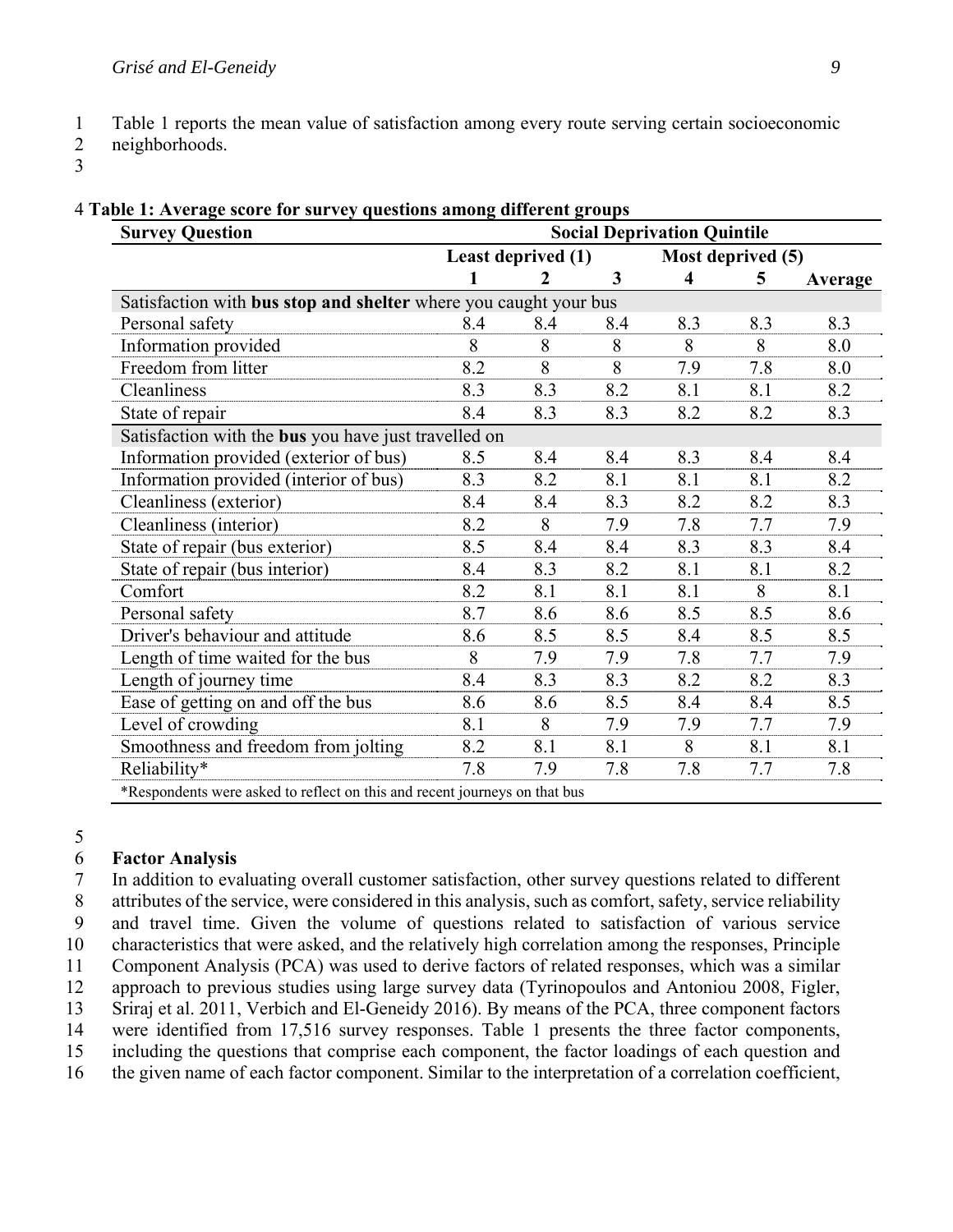1 a factor loading that is closer in value to 1 indicates a stronger relationship between the attribute 2 and the factor variable as a whole (Figler, Sriraj et al. 2011).<br>3 The first component deals with satisfaction questions

The first component deals with satisfaction questions related to the quality and cleanliness 4 of the bus (interior and exterior of bus) and on-board comfort and safety. The second component<br>5 focuses on satisfaction with waiting and journey time, reliability, crowding and driver's behaviour. 5 focuses on satisfaction with waiting and journey time, reliability, crowding and driver's behaviour. 6 The third component pertains to the appearance, safety and information provided at the bus stop 7 and/or shelter.

8

| Component                                 | <b>Survey Question</b>                                         | Loading |
|-------------------------------------------|----------------------------------------------------------------|---------|
|                                           | Satisfaction with the state of repair of the inside of the bus | .738    |
|                                           | Satisfaction with the cleanliness and freedom from litter      |         |
|                                           | inside the bus                                                 | .729    |
|                                           | Satisfaction with the cleanliness and freedom from graffiti    |         |
| . 1. Satisfaction with the                | of the outside of the bus                                      | .642    |
| on-board experience                       | Satisfaction with the information provided on the outside of   |         |
| and interior of the bus                   | the bus                                                        | .637    |
|                                           | Satisfaction with your level of comfort inside the bus         | .589    |
|                                           | Satisfaction with your personal safety during the bus          |         |
|                                           | journey                                                        | .576    |
|                                           | Satisfaction with the notices and other information            |         |
|                                           | provided inside the bus                                        | .560    |
|                                           | Satisfaction with ease of getting on and off the bus           | .518    |
|                                           | Satisfaction with length of time waited                        | .715    |
|                                           | Satisfaction with reliability of present and recent trips on   |         |
|                                           | current bus route                                              | .699    |
| 2. Satisfaction with the                  | Satisfaction with the length of time for the bus journey       | .654    |
| performance and<br>service quality of the | Satisfaction with the level of crowding inside the bus         | .592    |
| trip                                      | Satisfaction with the smoothness and freedom from jolting      |         |
|                                           | during your journey                                            | .562    |
|                                           | Satisfaction with driver's behaviour and attitude towards      |         |
|                                           | you                                                            | .506    |
|                                           | Satisfaction with the cleanliness and freedom from litter at   |         |
|                                           | the stop/shelter                                               | .764    |
|                                           | Satisfaction with the freedom from graffiti at the             |         |
| 3. Satisfaction with the                  | stop/shelter                                                   | .732    |
| bus stop and shelter                      | Satisfaction with the state of repair at the stop/shelter      | .693    |
|                                           | Satisfaction with personal safety at the stop/shelter          | .589    |
|                                           | Satisfaction with the information provided at the              |         |
|                                           | Stop/shelter                                                   | .516    |

## 9 **TABLE 1 Results from the Principle Component Analysis**

10

11 Figure 4 displays the relationship between social deprivation and average satisfaction with 12 each factor component, at the route level. Statistically significant and negative relationships are 13 observed between social deprivation and satisfaction with the on-board experience and interior of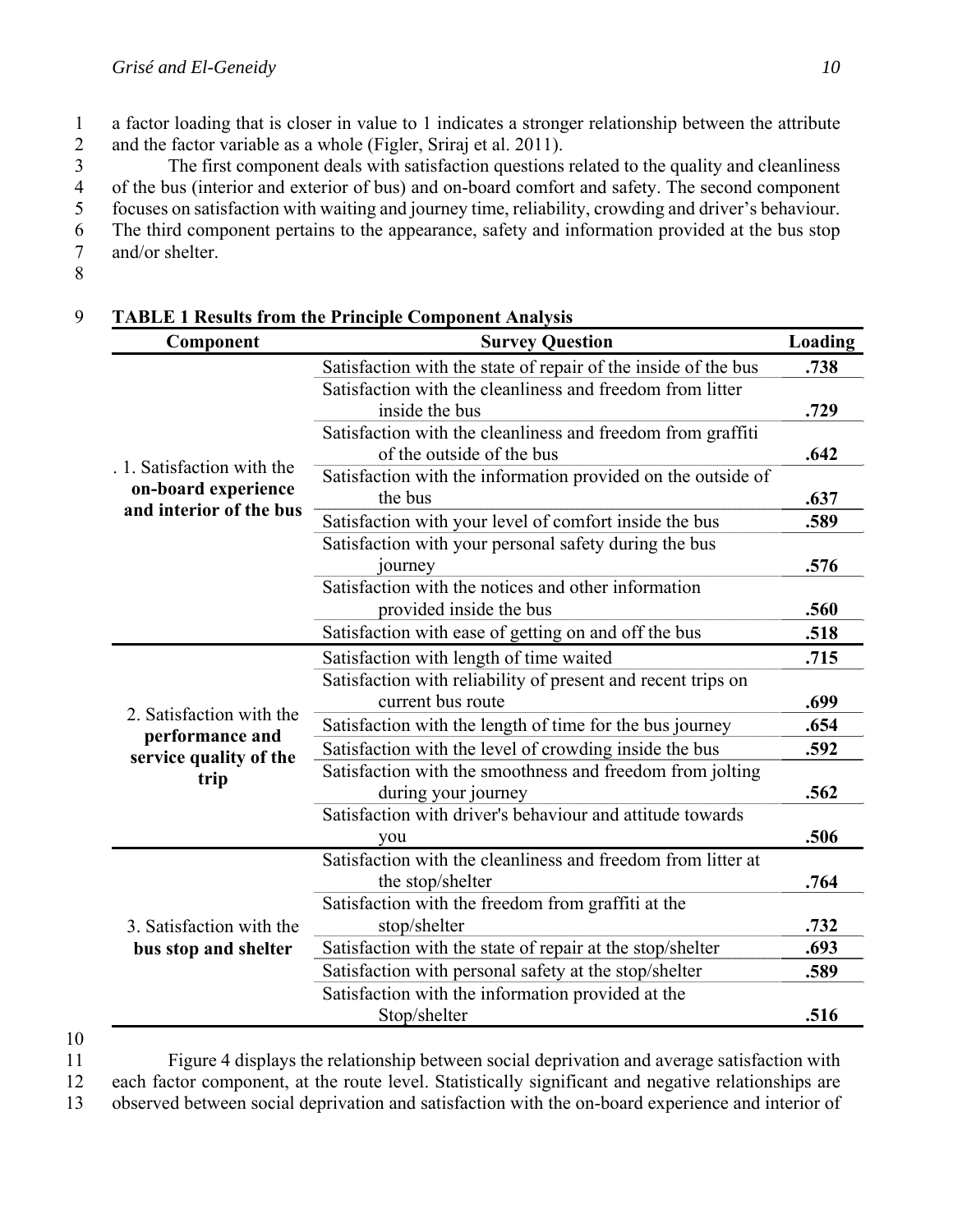1 the bus (Factor 1) and satisfaction with the bus stop and shelter (Factor 3), at the 99% confidence 2 level. However, no significant relationship is observed between satisfaction with the performance 3 and service quality of the trip (Factor 2) and social deprivation. Put simply, the discrepancy of 4 route-level satisfaction appears to be attributed to lower levels of satisfaction with service features 5 related to the vehicles and bus stop facilities in more socially deprived neighbourhoods. Next, we 6 further explore this relationship, by disaggregating users' satisfaction and evaluating individual 7 responses regarding satisfaction of the route the user took.

On-board experience **Service quality**  $0.4$  $0.4$  $0.2$  $0.2$ Factor 2 Factor  $0.0$  $0.0$  $-0.2$  $-0.2$  $-0.4$  $-0.4$  $-0.6$  $-0.6$  $-2$  $\overline{0}$  $\overline{2}$  $-2$  $\overline{0}$  $\overline{2}$ -4  $\overline{4}$  $\overline{A}$ 4 **Social Deprivation Social Deprivation** 

**Stop and shelter** 



#### 9

8

## 10 **FIGURE 4 Scatterplots of the relationship between the level of social deprivation of each**  11 **bus route and each factor component.**

12

## 13 **Individual Level Analysis**

14 Individual satisfaction responses were evaluated to more accurately estimate variation in customer 15 satisfaction levels across the bus network. This resulted in 17,516 unique responses from 461 bus 16 routes. To evaluate variation among user satisfaction of each route, we segmented the routes by 17 quintiles based on the social deprivation indicator of the route the user alighted from, where each 18 quintile contains 20% of the bus routes in the data. Using the segmented responses by deprivation 19 quintile, averages of overall satisfaction and satisfaction with each factor component were 20 computed, and are presented in Table 2. The differences in the mean values between quintiles were 21 evaluated to determine statistical significance of observed differences and are presented in Table 22 3. The level of significance between means was calculated using a one-way ANOVA with post

23 hoc Tukey test.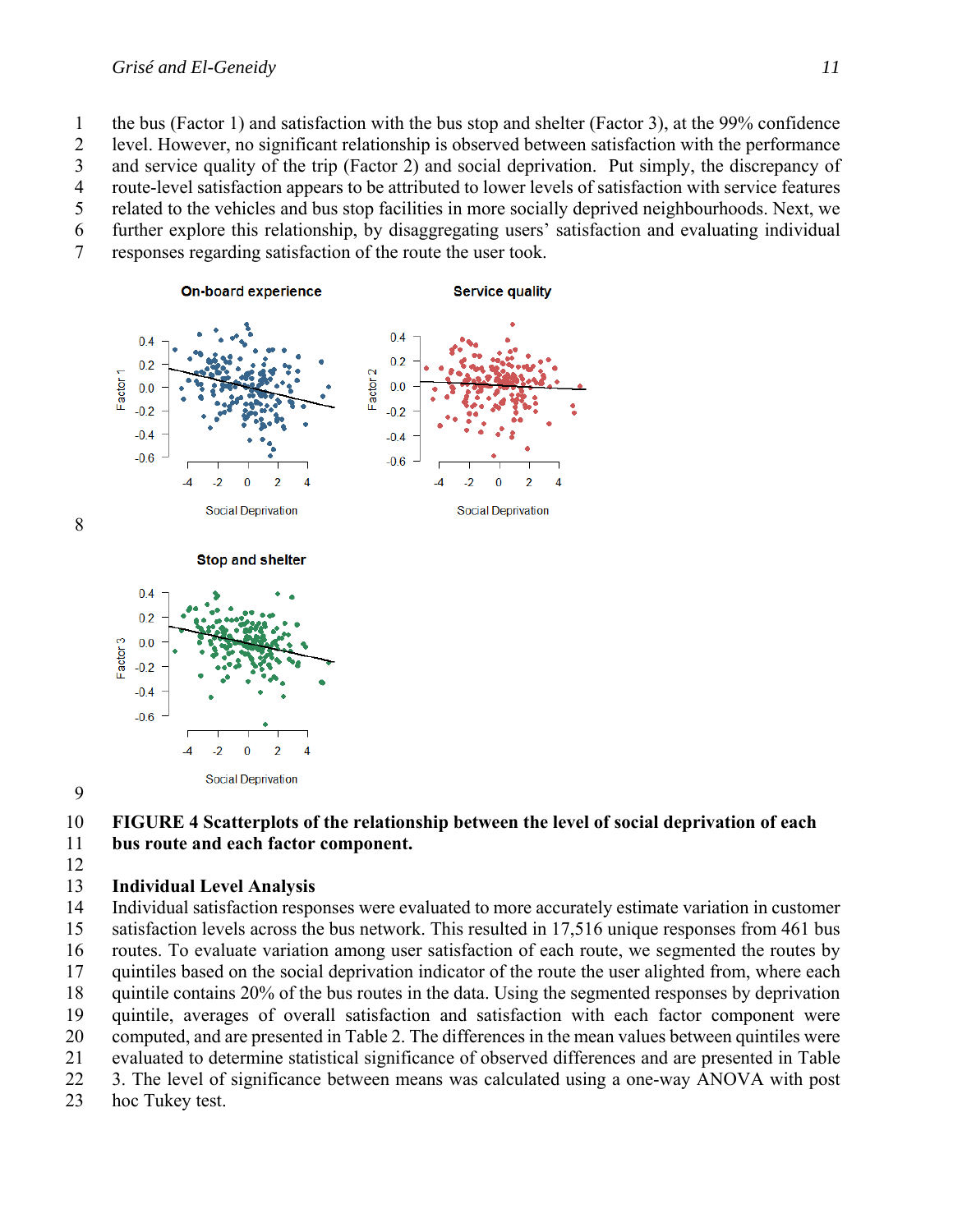1 The average overall satisfaction of all routes is 8.13 out of 10, however by examining the 2 mean values of each social deprivation quintile, average overall satisfaction is highest among 3 routes in the least socially deprived quintiles. Noting the statistically significant differences, the 4 mean overall satisfaction of quintile 5 (the most deprived) is lower than quintile 1 (the least deprived) by 0.19. Furthermore, quintile 5 is 0.13 and 0.12 lower than quintiles 2 and 3, 5 deprived) by 0.19. Furthermore, quintile 5 is 0.13 and 0.12 lower than quintiles 2 and 3, 6 respectively. 7

8 **TABLE 2 Average Values of Overall Satisfaction and Factor Components by Social**  9 **Deprivation Quintile** 

|                                                     |                                                                            |         |       | Least Deprived (1) -- Most Deprived (5) |          |          |          |
|-----------------------------------------------------|----------------------------------------------------------------------------|---------|-------|-----------------------------------------|----------|----------|----------|
| <b>Variable</b>                                     | <b>Variable Description</b>                                                | Average |       | 2                                       | 3        | 4        | 5        |
| <b>Average overall</b><br>bus route<br>satisfaction | Satisfaction with the<br>overall service you<br>experienced today          | 8.131   | 8.233 | 8.165                                   | 8.160    | 8.088    | 8.039    |
| <b>Factor 1</b>                                     | Satisfaction with the<br>on-board experience<br>and interior of the bus    | 0.001   | 0.114 | 0.037                                   | 0.012    | $-0.060$ | $-0.060$ |
| <b>Factor 2</b>                                     | Satisfaction with the<br>performance and<br>service quality of the<br>trip | 0.000   | 0.042 | 0.005                                   | $-0.008$ | $-0.013$ | $-0.007$ |
| <b>Factor 3</b>                                     | Satisfaction with the<br>bus stop and shelter                              | 0.000   | 0.059 | 0.036                                   | 0.006    | $-0.033$ | $-0.049$ |

10

- 11 **Table 3 Examining Differences in the Mean Values Among Social Deprivation Quintiles**
- 12 **Using the Tukey Test**

|             | Average overall<br>satisfaction |         | <b>Satisfaction with</b><br>the on-board<br>experience and<br>interior of the bus |         | <b>Satisfaction with</b><br>the performance<br>and service quality<br>of the trip |         | <b>Satisfaction with</b><br>the bus stop and<br>shelter |         |
|-------------|---------------------------------|---------|-----------------------------------------------------------------------------------|---------|-----------------------------------------------------------------------------------|---------|---------------------------------------------------------|---------|
| Deprivation |                                 |         |                                                                                   |         |                                                                                   |         |                                                         |         |
| Quintiles   | Difference                      | P-Value | Difference                                                                        | P-Value | Difference                                                                        | P-Value | Difference                                              | P-Value |
| $5-1$       | $-0.194**$                      | 0.000   | $-0.174**$                                                                        | 0.000   | $-0.049$                                                                          | 0.381   | $-0.109**$                                              | 0.001   |
| $5 - 2$     | $-0.126*$                       | 0.014   | $-0.097**$                                                                        | 0.000   | $-0.012$                                                                          | 0.988   | $-0.085**$                                              | 0.003   |
| $5 - 3$     | $-0.121*$                       | 0.016   | $-0.071*$                                                                         | 0.017   | 0.001                                                                             | 1.000   | $-0.055$                                                | 0.118   |
| $5 - 4$     | $-0.049$                        | 0.732   | 0.000                                                                             | 1.000   | 0.006                                                                             | 0.999   | $-0.016$                                                | 0.958   |

13 \*\*Significant difference at 99% confidence level

14 \*Significant difference at the 95% confidence level

16 With regards to the relationship between satisfaction with each factor and social 17 deprivation, we find that factors 1 and 3 (on-board experience and interior of the bus and quality 18 of the bus stop and shelter) react similarly to overall satisfaction. Differences among mean values 19 for satisfaction with the on-board experience and interior of the bus revealed statistically 20 significant lower mean values of 0.17, 0.10 and 0.07 in quintiles 1, 2 and 3 compared to quintile

21 5. Similarly, comparing mean values for satisfaction with the bus stop and shelter among quintiles

<sup>15</sup>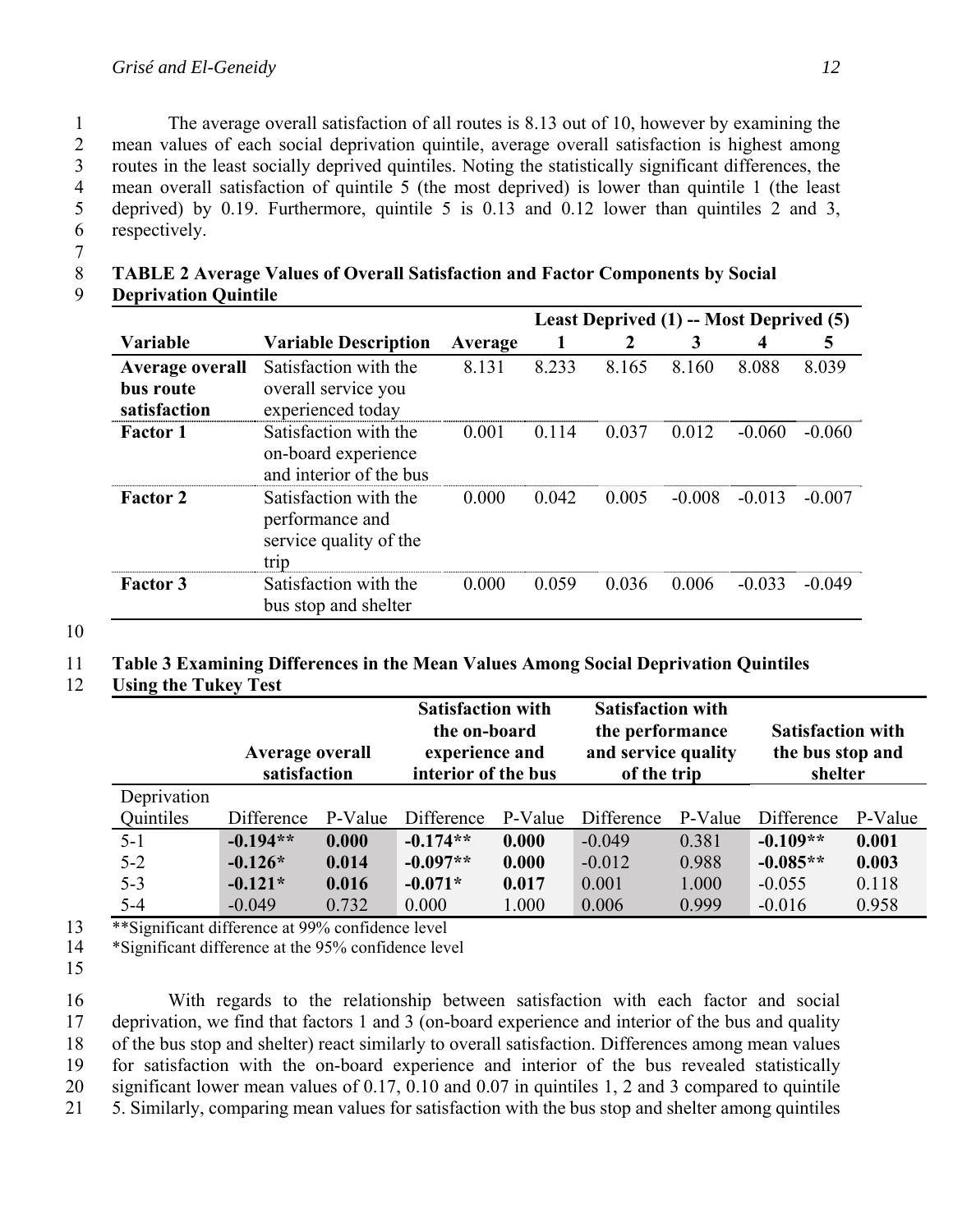1 to quintile 5 revealed statistically significant lower mean values of quintiles 1 and 2, which on 2 average were lower by 0.11 and 0.09. These findings potentially suggest a discrepancy in the 3 quality of buses operating in more deprived neighbourhoods, as well as inequalities in the 4 maintenance or state of repair of stops and shelters in more deprived areas. Satisfaction with the 5 performance and service quality of the trip however, revealed no differences among the social 6 deprivation quintiles. The findings presented so far seem to suggest that the lower assessment of 7 overall satisfaction is observed in more socially deprived quintiles and can be attributed to the

- 8 lower satisfaction of service characteristics related to the on-board experience and interior of the
- 9 bus and the satisfaction with the bus stops and shelters.

## 10 **Multi-level Regression Models**

11 Multi-level regression modeling was employed to analyze how customer satisfaction varies as a 12 function of various route characteristics and neighbourhood SES. A multi-level approach was 13 chosen for this analysis, since an individual's satisfaction of each bus route is of interest, multi-14 level modeling allows us to control and isolate the average variation in satisfaction between routes. 15 In other words, the multi-level model allows us to differentiate between the variation that is caused 16 within the route from the variation between routes. A likelihood ratio test (LR test) is used to assess 17 the appropriateness of the use of multi-level regression for the analysis. The LR test was 18 statistically significant, which validated the importance of considering that satisfaction varies 19 across different routes.

20 Four multi-level regression models were used. First, a logit model was developed to model 21 overall satisfaction using a binary variable of whether an individual was satisfied with their trip. 22 A user was considered as satisfied with their trip, if they rated the overall service as a seven and 23 above out of ten, while six and below was considered dissatisfied with the overall trip. This cut-24 off for satisfaction was selected as interviewers were instructed to ask follow-up questions to 25 determine the reasons for a respondent's dissatisfaction. The remaining three models were 26 estimated using a linear multi-level mixed-effects model, to predict satisfaction with each factor 27 component. The four models include the same control variables, which are presented and described 28 in Table 4.

29 Table 5 presents the odds ratios and 95% confidence intervals for the multi-level logit 30 model, which determines the probability of an individual being satisfied overall with their bus trip. 31 As expected, there was a statistically significant difference in overall satisfaction between the most 32 and least socially deprived quintiles. The odds of users of a bus route in the most deprived quintile 33 being satisfied overall with the service decreases by 21% compared to quintile 1 (least deprived 34 group), when controlling for other variables. This finding indicates that after controlling for 35 relevant characteristics related to the bus trip as well as personal characteristics, passengers' using 36 bus routes operating in an area with high social deprivation are more likely to be dissatisfied with 37 their trip compared to those using routes going through the least deprived areas.

38 Additional variables were found to play a role in predicting whether an individual is 39 satisfied with their bus trip. Namely, the odds of an individual being satisfied with their bus trip 40 are predicted to be 2.29 times higher for an individual who was seated during their trip compared 41 to users who had to stand. Furthermore, individuals who made a short trip (under 30 minutes) are 42 predicted to be 2.29 times more likely to be satisfied with their trip overall than individuals whose 43 trip was longer than 60 minutes, while keeping all other variables constant at their mean. Finally, 44 the odds of an individual being satisfied with their trip during peak hours are predicted to be 17% 45 lower than individuals whose trip occurred during an off-peak time. These variables behave in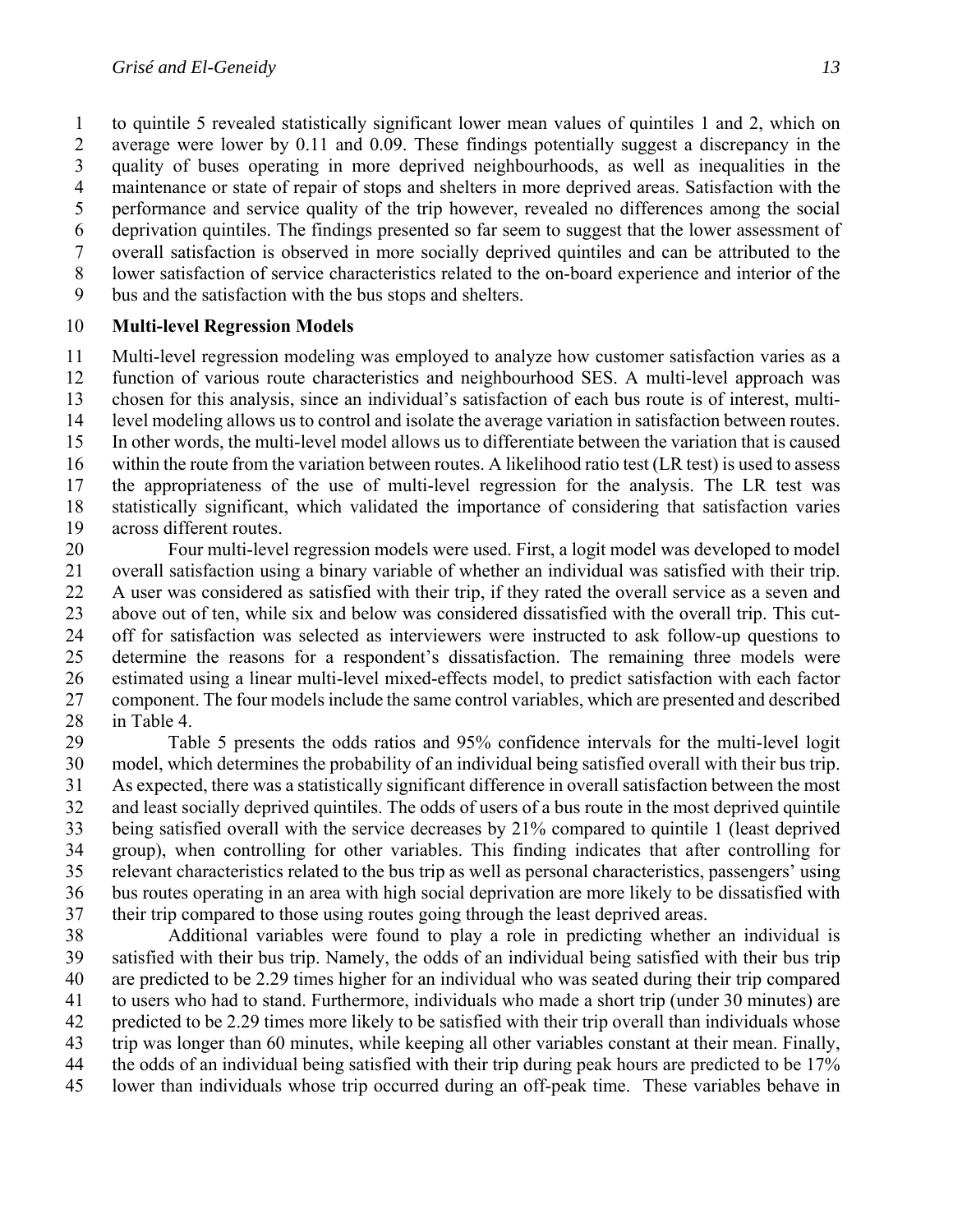- line with a previous study of determinants of satisfaction among bus users (Beirão and Cabral  $\begin{array}{c} 1 \\ 2 \\ 3 \end{array}$
- 2 2007).
-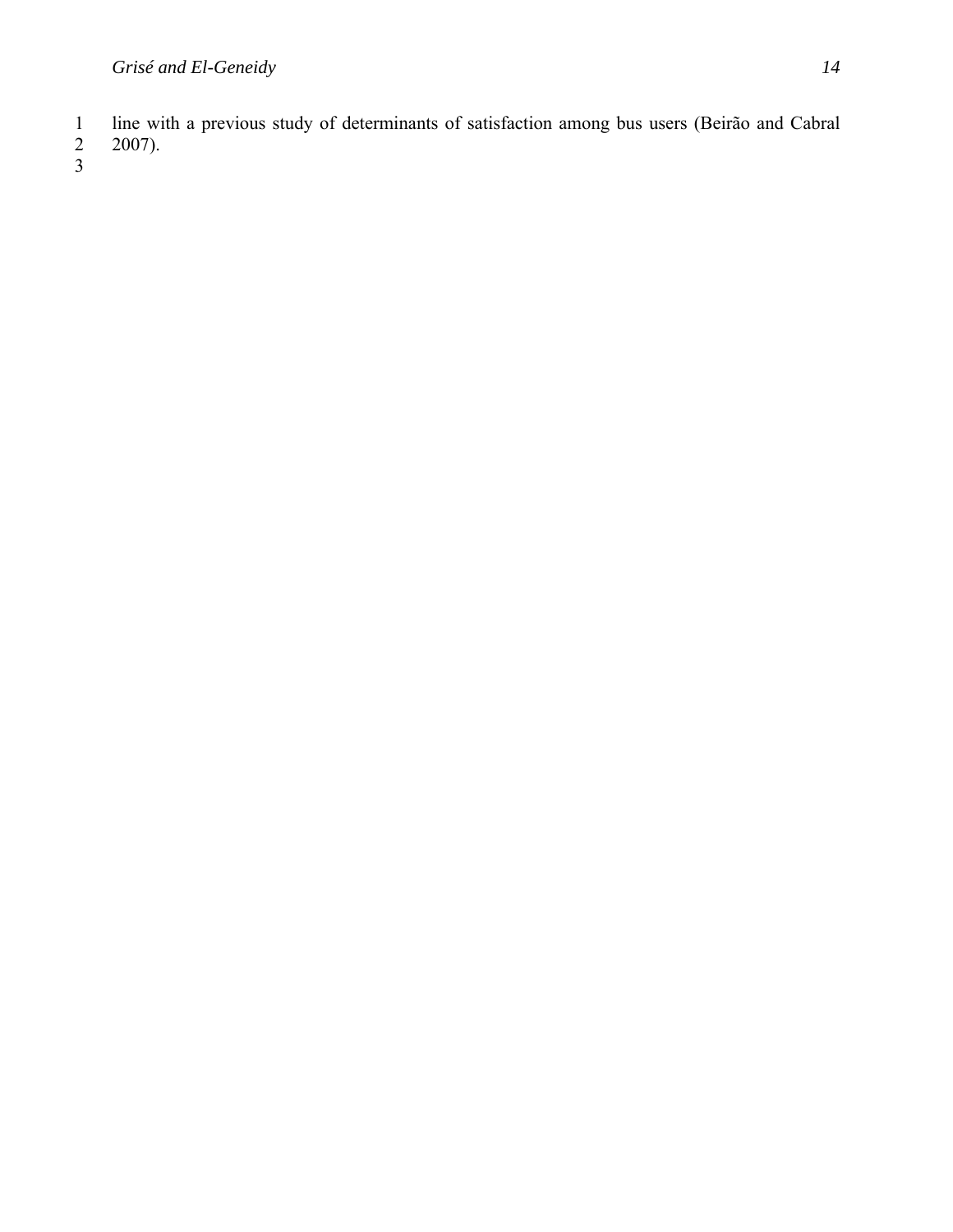# **TABLE 4 Description of Multi-level Model Variables**

| <b>Variable Name</b>                    | <b>Description</b>                                                                                         |
|-----------------------------------------|------------------------------------------------------------------------------------------------------------|
| <b>Model Dependent Variables</b>        |                                                                                                            |
| Model 1: Overall Satisfaction           | Dummy variable that equals 1 if a rider stated their satisfaction with the overall service was 7 or above, |
|                                         | otherwise 0.                                                                                               |
| Model 2: Satisfaction with the on-board | Factor loading for satisfaction with the on-board experience and interior of the bus                       |
| experience and interior of the bus      |                                                                                                            |
| Model 3: Satisfaction with the          | Factor loading for satisfaction with the performance and service quality of the trip                       |
| performance and service quality of the  |                                                                                                            |
| trip                                    |                                                                                                            |
| Model 4: Satisfaction with the bus stop | Factor loading for satisfaction with the bus stop and shelter                                              |
| and shelter                             |                                                                                                            |
| <b>Social Deprivation Indicator</b>     |                                                                                                            |
| Quantile 5                              | Dummy variable of 1 if route is segmented in quantile 5 (20% most socially deprived routes), 0 otherwise.  |
| Quantile 4                              | Dummy variable of 1 if route is segmented in quantile 4, 0 otherwise.                                      |
| Quantile 3                              | Dummy variable of 1 if route is segmented in quantile 3, 0 otherwise.                                      |
| Quantile 2                              | Dummy variable of 1 if route is segmented in quantile 2, 0 otherwise.                                      |
| Quantile 1                              | Dummy variable of 1 if route is segmented in quantile 1 (20% least socially deprived routes), 0 otherwise. |
| <b>Bus Trip Characteristics</b>         |                                                                                                            |
| Seat (Dummy)                            | Dummy variable that equals 1 if a rider had a seat, and 0 otherwise.                                       |
| Short trip $(30 \text{ minutes})$       | Dummy variable that equals 1 if a users' trip took less than 30 minutes, and 0 otherwise.                  |
| Medium trip (30-60 mins)                | Dummy variable that equals 1 if a users' trip took between 30-60 minutes, and 0 otherwise.                 |
| Long trip $($ >60 mins)                 | Dummy variable that equals 1 if a users' trip took longer than 60 minutes, and 0 otherwise.                |
| Peak hour trip                          | Dummy variable that equals 1 if a users' trip took place during a peak hour (6:30 to 9:29 and 16:00 to     |
|                                         | 18:59), and 0 otherwise.                                                                                   |
| Route length (km)                       | The length of the route in km.                                                                             |
| <b>Personal Characteristics</b>         |                                                                                                            |
| Sex                                     | Dummy variable that equals 1 if a user identified their sex as being male, and 0 otherwise.                |
| Age                                     | Categorical age of a user.                                                                                 |
| White                                   | Dummy variable that equals 1 if a user identified their ethnicity as being white, and 0 otherwise.         |
| Asian                                   | Dummy variable that equals 1 if a user identified their ethnicity as being Asian, and 0 otherwise.         |
| <b>Black</b>                            | Dummy variable that equals 1 if a user identified their ethnicity as being black, and 0 otherwise.         |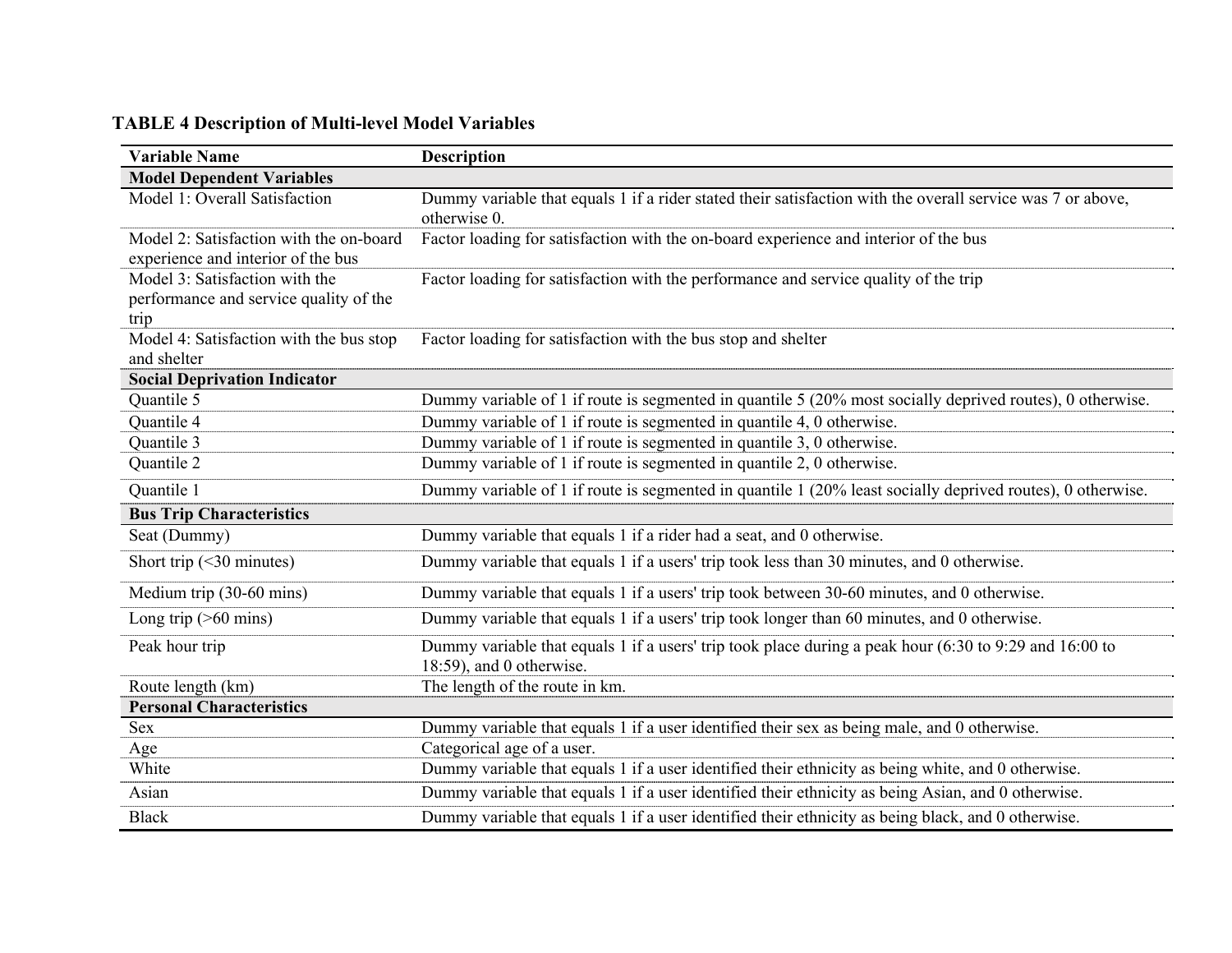|                                                                                                                     | <b>Odds Ratio</b> |        | 95% Confidence interval | $\overline{2}$ |
|---------------------------------------------------------------------------------------------------------------------|-------------------|--------|-------------------------|----------------|
| <b>Social Deprivation Quintile</b>                                                                                  |                   |        |                         |                |
| Quintile 5 (Top 20%                                                                                                 |                   |        |                         |                |
| socially deprived)                                                                                                  | $0.79*$           | 0.65   | 0.96                    |                |
| <b>Ouintile 4</b>                                                                                                   | 0.90              | 0.74   | 1.08                    |                |
| <b>Ouintile 3</b>                                                                                                   | 0.95              | 0.79   | 1.14                    |                |
| <b>Ouintile 2</b>                                                                                                   | 0.94              | 0.78   | 1.14                    |                |
| $(ref=Quintile 1)$                                                                                                  |                   |        |                         |                |
| <b>Bus Trip Characteristics</b>                                                                                     |                   |        |                         |                |
| Seat (Dummy)                                                                                                        | $2.29**$          | 1.96   | 2.67                    |                |
| Short trip $(<30$ minutes)                                                                                          | $2.29**$          | 1.61   | 3.27                    |                |
| Medium trip (30-60 mins)                                                                                            | 0.95              | 0.66   | 1.38                    |                |
| $(ref=Long trip (>60 mins))$                                                                                        |                   |        |                         |                |
| Peak hour trip                                                                                                      |                   |        |                         |                |
| $(reference= non-peak)$                                                                                             |                   |        |                         |                |
| trip)                                                                                                               | $0.83**$          | 0.76   | 0.91                    |                |
| Route length (km)                                                                                                   | 1.01              | 1.00   | 1.03                    |                |
| <b>Personal Characteristics</b>                                                                                     |                   |        |                         |                |
| Sex ( $ref = female$ )                                                                                              | 1.10              | 1.00   | 1.21                    |                |
| Age                                                                                                                 | 1.02              | 0.98   | 1.06                    |                |
| Ethnicity (ref= mixed)                                                                                              |                   |        |                         |                |
| White                                                                                                               | 1.18              | 0.88   | 1.58                    |                |
| Asian                                                                                                               | 0.77              | 0.58   | 1.04                    |                |
| <b>Black</b>                                                                                                        | 0.78              | 0.58   | 1.05                    |                |
| <b>Random-effects parameters</b>                                                                                    | <b>Estimate</b>   |        | 95% Conf. int           |                |
| Sd (constant)                                                                                                       | 0.0084            | 0.0048 | .0015                   |                |
| Sd (residual)                                                                                                       | 0.98              | 0.96   | 1.00                    |                |
| Intraclass correlation                                                                                              | 1.2%              |        |                         |                |
| ** Statistically significant at the 99% confidence level<br>* Statistically significant at the 95% confidence level |                   |        | $N=17,516$              |                |

#### 1 **TABLE 5 Multi-level Logistic Regression of Overall Satisfaction (7 and above)**

3

4 The intra-class correlation coefficient (ICC) of this logit model showed that approximately 5 1.2% of the total variance of overall satisfaction was explained from variation between the bus 6 routes. The low ICC coefficient indicates that the variation observed among satisfaction is not resulting from high correlation between routes, rather it is explained by the independent variables 8 included in the model.

9 Table 6 presents the results of the three multi-level linear models of each factor 10 component (groups of satisfaction questions). Regarding the first model evaluating satisfaction 11 with the experience and ride quality, we see that the three most socially deprived quintiles are

12 least likely to be satisfied with the on-board experience and interior of the bus compared to

13 quintile 1, when controlling for other variables. Interestingly, the only other variables with 14 statistical significance in this model were the variables describing whether an individuals had a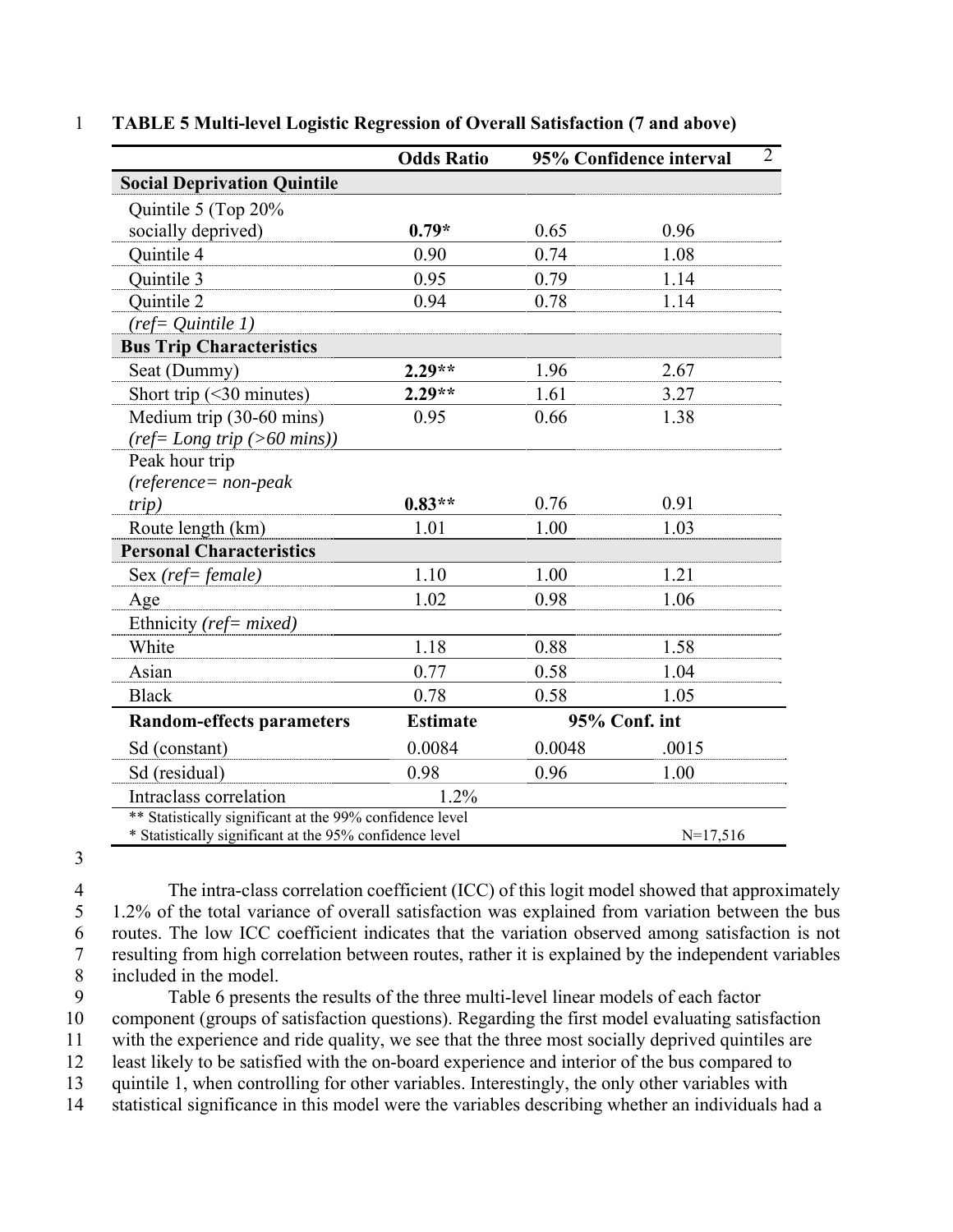1 seat during their trip, and an individual's ethnicity. Individuals with a seat during their bus trip 2 are predicted to be more satisfied with their experience and quality of the bus. This model also 3 revealed that in comparison to an individual of mixed ethnicity, a rider who is Asian is predicted 4 to have lower satisfaction with the on-board experience and interior of the bus when compared to a rider of mixed ethnicity. a rider of mixed ethnicity.

6 Next, we consider satisfaction with the performance and service quality of the trip. We 7 find that neighbourhood social deprivation is not a significant predictor of an individual's 8 satisfaction with service features related to ride quality, when controlling for other variables. 9 This finding indicates that individuals assessed the characteristics of their trip related to the 10 driver behaviour, level of crowding, length of time waited, journey time and reliability uniformly 11 despite level the of social deprivation of the neighbourhood of which the bus trip occurred. 12 Rather, satisfaction with the performance and service quality of the trip was estimated to be 13 higher among individuals who had a seat during their trip as well as individuals whose trip 14 duration was under 30 minutes. Furthermore, passengers are expected to be less satisfied with the 15 service quality during peak hours. This finding warrants additional attention to the quality of 16 service during peak times to better serve passengers during peak hour trips. Lastly, in regards to 17 personal characteristics, the model reveals a higher satisfaction value with the performance and 18 service quality of the trip for each increase in age interval. Also, as seen in the previous model, 19 individuals of Asian ethnicity were found to be less satisfied with characteristics of the 20 performance and service quality of the trip, when compared to an individual of mixed ethnicity. 21 The predicted lower satisfaction among Asian riders may potentially be indicative of differences 22 in expectations among service quality between different ethnicities.

23 Results of the final regression model, reveals statistically significant differences between 24 social deprivation quintiles and satisfaction with the bus stop and shelter. Compared to bus routes 25 operating in the least socially deprived regions of London, lower levels of satisfaction with the bus 26 stop and shelter are expected in bus routes serving the two most socially deprived quintiles, when 27 other variables are controlled for. Similar to the result for the satisfaction with the on-board 28 experience and interior of the bus, the statistically lower satisfaction with these factor components 29 likely explains the discrepancy of quality with buses and bus stop facilities in areas of higher social 30 deprivation. An unexpected negative association between whether an individual had a seat during 31 their trip and the length of the trip was observed in this model. Contrary to the other models and 32 the hypothesized direction of the relationship, an individual who had a seat during their trip is 33 likely to be less satisfied with the bus stop and shelter, and individuals whose trip was under 60 34 minutes were less satisfied than an individual whose trip duration was over 60 minutes. 35 Furthermore, satisfaction with the bus stop and shelter is predicted to be lower for longer bus 36 routes. Finally, individuals who stated their ethnicity as white were likely to be more satisfied with 37 the bus stop facilities than individuals who stated their ethnicity as mixed.

38 The intra-class correlation coefficients (ICC) of these multi-level linear models show that 39 approximately 2.1% of the total variance of satisfaction with the on-board experience and interior 40 of the bus, 1.6% % of the total variance of satisfaction with performance and service quality of the 41 trip, and 0.8% of the total variance of satisfaction with the bus stop and shelter was explained from

42 variation between the bus routes. Similar to the first multi-level model, the low ICC coefficient

43 indicates that variation among satisfaction is explained by the predictor variables in the model.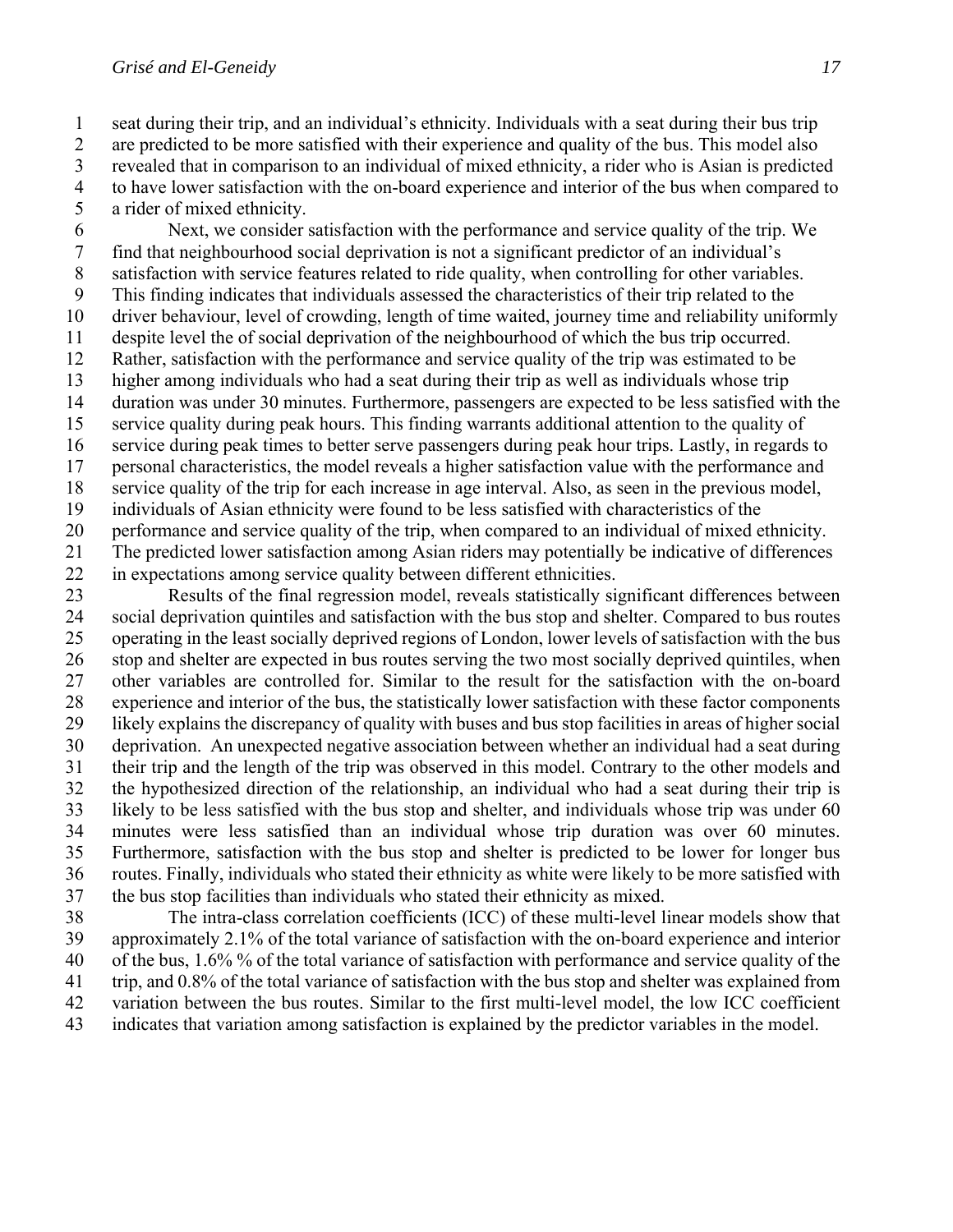|                                                                       | <b>FACTOR 1 - Satisfaction with</b><br>the on-board experience and<br>interior of the bus |         | <b>FACTOR 2 - Satisfaction with</b><br>the performance and service<br>quality of the trip |             |               | <b>FACTOR 3 - Satisfaction with</b><br>the bus stop and shelter |             |               |          |
|-----------------------------------------------------------------------|-------------------------------------------------------------------------------------------|---------|-------------------------------------------------------------------------------------------|-------------|---------------|-----------------------------------------------------------------|-------------|---------------|----------|
|                                                                       | <b>Coefficient</b>                                                                        |         | 95% Conf. int                                                                             | Coefficient | 95% Conf int. |                                                                 | Coefficient | 95% Conf. int |          |
| <b>Social Deprivation Quintile</b>                                    |                                                                                           |         |                                                                                           |             |               |                                                                 |             |               |          |
| Quintile 5 (Top 20%                                                   |                                                                                           |         |                                                                                           |             |               |                                                                 |             |               |          |
| socially deprived)                                                    | $-0.14**$                                                                                 | $-0.21$ | $-0.06$                                                                                   | $-0.02$     | $-0.10$       | 0.05                                                            | $-0.08*$    | $-0.14$       | $-0.01$  |
| Quintile 4                                                            | $-0.15**$                                                                                 | $-0.22$ | $-0.08$                                                                                   | $-0.04$     | $-0.11$       | 0.03                                                            | $-0.07*$    | $-0.13$       | $-0.01$  |
| Quintile 3                                                            | $-0.11*$                                                                                  | $-0.18$ | $-0.03$                                                                                   | $-0.03$     | $-0.10$       | 0.04                                                            | $-0.04$     | $-0.10$       | 0.03     |
| Quintile 2                                                            | $-0.06$                                                                                   | $-0.13$ | 0.02                                                                                      | $-0.03$     | $-0.10$       | 0.04                                                            | $-0.02$     | 0.09          | 0.04     |
| $(ref=Quintile 1)$                                                    |                                                                                           |         |                                                                                           |             |               |                                                                 |             |               |          |
| <b>Bus Trip Characteristics</b>                                       |                                                                                           |         |                                                                                           |             |               |                                                                 |             |               |          |
| Seat (Dummy)                                                          | $0.19**$                                                                                  | 0.13    | 0.25                                                                                      | $0.43**$    | 0.37          | 0.49                                                            | $-0.09**$   | $-0.15$       | $-0.03$  |
| Short trip $(<30$ mins)                                               | 0.06                                                                                      | $-0.08$ | 0.20                                                                                      | $0.44**$    | 0.30          | 0.58                                                            | $-0.21**$   | $-0.35$       | $-0.06$  |
| Medium trip (30-60 mins)                                              | 0.03                                                                                      | $-0.12$ | 0.18                                                                                      | 0.05        | $-0.10$       | 0.20                                                            | $-0.23**$   | $-0.38$       | $-0.08$  |
| $(ref=Long trip)$                                                     |                                                                                           |         |                                                                                           |             |               |                                                                 |             |               |          |
| Peak hour trip (ref=non-                                              |                                                                                           |         |                                                                                           |             |               |                                                                 |             |               |          |
| peak)                                                                 | 0.02                                                                                      | $-0.01$ | 0.05                                                                                      | $-0.13**$   | $-0.16$       | $-0.10$                                                         | $-0.01$     | $-0.04$       | 0.02     |
| Route length (km)                                                     | 0.00                                                                                      | $-0.01$ | 0.01                                                                                      | 0.00        | 0.00          | 0.01                                                            | $-0.01*$    | $-0.01$       | $0.00\,$ |
| <b>Personal Characteristics</b>                                       |                                                                                           |         |                                                                                           |             |               |                                                                 |             |               |          |
| Sex ( $ref = female$ )                                                | 0.00                                                                                      | $-0.03$ | 0.03                                                                                      | $-0.01$     | $-0.04$       | 0.02                                                            | 0.01        | $-0.02$       | 0.04     |
| Age                                                                   | 0.00                                                                                      | $-0.01$ | 0.01                                                                                      | $0.03**$    | 0.02          | 0.04                                                            | 0.00        | $-0.01$       | 0.02     |
| Ethnicity (ref= mixed)                                                |                                                                                           |         |                                                                                           |             | $-0.12$       | 0.07                                                            |             | 0.09          | 0.28     |
| White                                                                 | 0.06                                                                                      | $-0.03$ | 0.15                                                                                      | $-0.02$     | $-0.24$       | $-0.05$                                                         | $0.19**$    | $-0.06$       | 0.13     |
| Asian                                                                 | $-0.10*$                                                                                  | $-0.19$ | 0.00                                                                                      | $-0.15**$   | $-0.13$       | 0.06                                                            | 0.03        | $-0.05$       | 0.15     |
| <b>Black</b>                                                          | $-0.07$                                                                                   | $-0.17$ | 0.02                                                                                      | $-0.03$     | $-0.10$       | 0.05                                                            | 0.05        | $-0.14$       | $-0.01$  |
| <b>Random-effects parameters</b>                                      |                                                                                           |         |                                                                                           |             |               |                                                                 |             |               |          |
| Sd (constant)                                                         | 0.021                                                                                     | 0.016   | 0.029                                                                                     | 0.16        | 0.01          | 0.23                                                            | 0.01        | 0.00          | 0.15     |
| Sd (residual)                                                         | 0.97                                                                                      | 0.95    | 0.99                                                                                      | 0.95        | 0.93          | 0.97                                                            | 0.98        | 0.96          | 1.00     |
| Intraclass correlation                                                |                                                                                           | 2.1%    |                                                                                           |             | 1.6%          |                                                                 |             | 0.8%          |          |
| ** Statistically significant at the 99% confidence level              |                                                                                           |         |                                                                                           |             |               |                                                                 |             |               |          |
| * Statistically significant at the 95% confidence level<br>$N=17,516$ |                                                                                           |         |                                                                                           |             |               |                                                                 |             |               |          |

**Table 6 Multi-Level Linear Regression with Each Factor Variable as the Dependent Variable**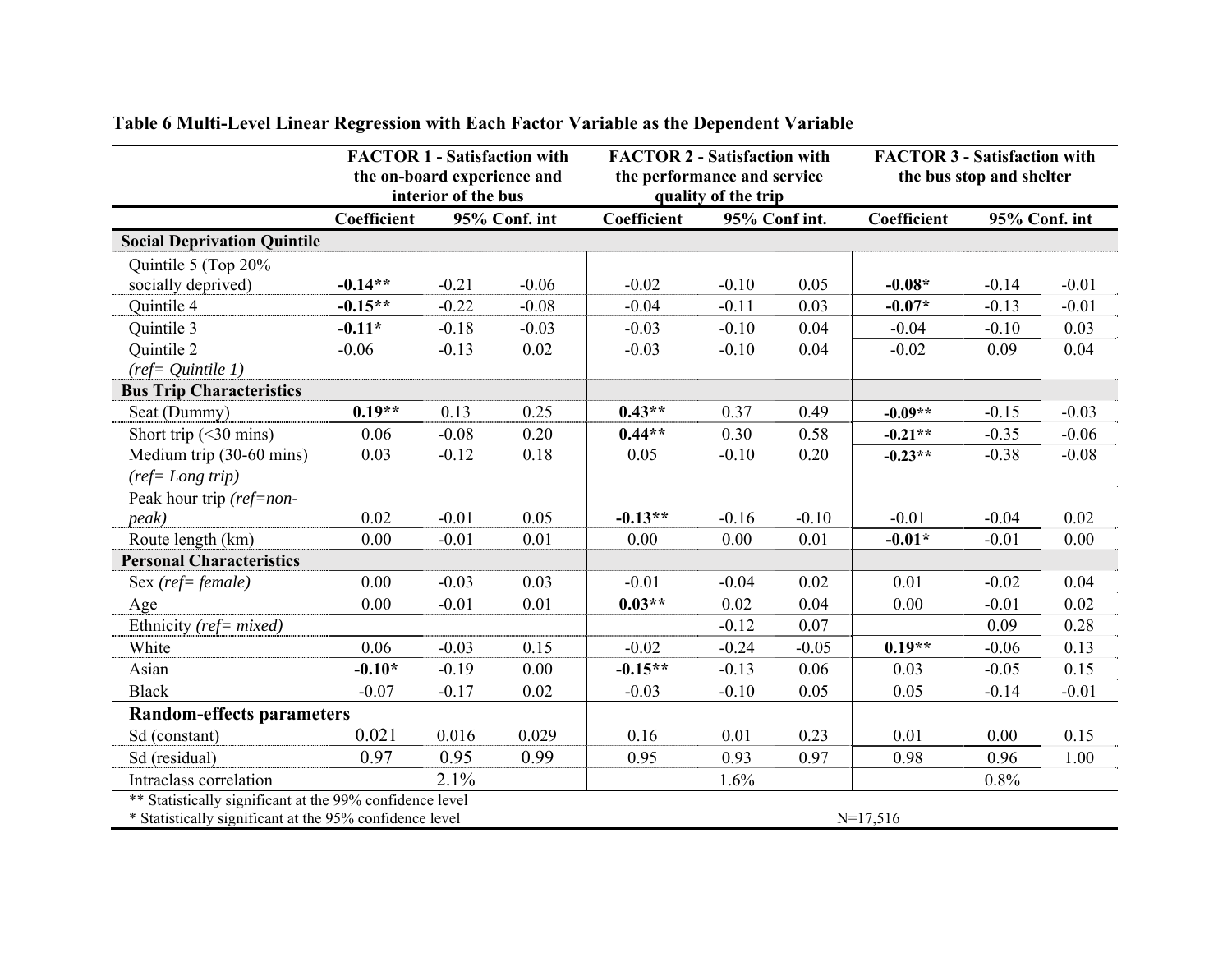## 1 **DISCUSSION AND CONCLUSIONS**

2 This study has presented a new method for evaluating customer satisfaction survey data. Using a 3 spatial analytical approach, passengers' perception of service was evaluated across the network of 4 London Buses to determine whether passengers perceived the same quality of service across 5 neighbourhood levels of SES. By segmenting routes according to level of neighbourhood social 6 deprivation, the findings indicate that mean values of overall satisfaction were highest in the least 7 deprived neighbourhoods and lowest in areas with higher social deprivation. The observed 8 discrepancies in customer perceptions of service in lower SES areas, appears to be explained 9 mostly by lower satisfaction with service features related to an individual's experience and 10 perception of the quality of facilities and vehicles operating in these areas.

11 The multi-level regression model of overall satisfaction employed in this study found that 12 the level of SES is a statistically significant predictor of whether an individual was satisfied with 13 their most recent trip, after controlling for characteristics of the bus trip and personal 14 characteristics. In a trial to better understand the reasoning for such lower level of satisfaction we 15 modeled the level of satisfaction with different service components. Modeling satisfaction with 16 each factor component revealed that lower SES neighbourhoods were predicted to be less satisfied 17 with the factors comprising attributes related to the on-board experience and interior of the bus, 18 and the bus stop and/or shelter, while controlling for other factors. However, the model results of 19 the factor component pertaining to the performance and service quality of the trip revealed no 20 significant differences among quintile groups, indicating a consistent assessment of service 21 attributes such as journey time, waiting time, reliability, level of crowding and smoothness of the 22 trip across neighbourhood SES levels. Most transit agencies regard reliability as a key factor in 23 building customer satisfaction (Diab, Badami et al. 2015), largely since growth in public transport 24 patronage can result from service reliability improvements, while it can decay due to unreliable 25 service (Bates, Polak et al. 2001, Noland and Polak 2002). However, transit riders generally 26 perceive out-of-vehicle travel time (i.e. transferring and waiting for vehicles) to be more onerous 27 than time spent in-vehicle (Guo and Wilson 2004, Stradling, Anable et al. 2007), and accordingly, 28 impact satisfaction. For that reason, transport agencies often aim to design stops and shelters with 29 various amenities to reduce the burden of waiting and transferring (Iseki and Taylor 2010). 30 Therefore, it is important not to overlook customers' perceptions of service related to waiting 31 conditions. Moreover, individuals with positive perceptions of safety, comfort, appearance and 32 convenience of bus service have been shown to be more loyal customers (Figler, Sriraj et al. 2011). 33 Discrepancies in service features related to the bus vehicles and waiting conditions must be 34 addressed for greater satisfaction and retention of public transport users in lower SES 35 neighbourhoods, especially because an individual's experience with public transport largely 36 determines their transport behavior (Thøgersen 2006).

37 The fact that London Buses are operated under contracts with various private operators, 38 appears to be an effective means of providing a reliable transit service across different 39 neighbourhood SES levels. This is because customers across varying levels of SES were equally 40 satisfied with service attributes related to the reliability and on-time performance of their trip, 41 which are service attributes closely monitored through contract performance standards. The 42 dilemma presented by these findings is that quality standards of service features related to vehicles 43 and stop facilities are not incorporated into minimum performance standards set within contracts 44 with private operators. Accordingly, performance indicators specific to the state of repair and 45 cleanliness of vehicles should be adopted in future contract to ensure a high quality service for all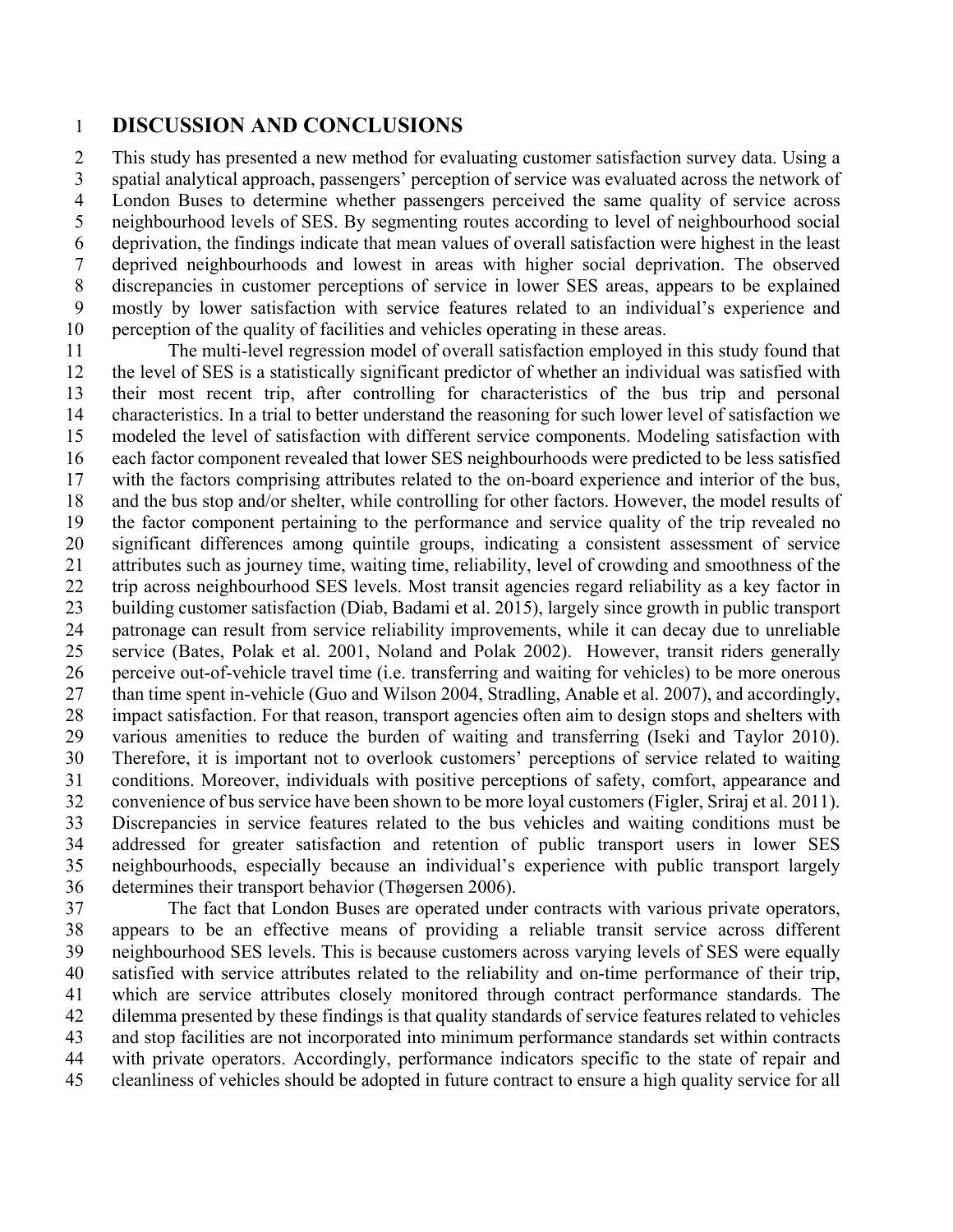1 SES. Furthermore, London Buses should assess the state of repair, information and cleanliness of 2 bus stops and shelters across the network, as these facilities are managed by London Buses.

3 This study provides evidence of the success of delivering quality public transport service 4 under the regime of public transport contracts. However, to increase customer satisfaction and 5 loyalty and retain passengers, such as transit captive riders in areas of higher social deprivation, 6 more attention to the quality of buses as well as bus stops and shelters provided across the network 7 is required. At a time when bus contracting is receiving interest around the world, the findings 8 from this research show the success of this contracting method as it appears to aid in the provision 9 of a consistent level of service, as it is reflected in the satisfaction with service quality questions, 10 across all areas regardless of neighbourhood SES. Furthermore, this study highlights the 11 importance of including cleanliness and bus internal quality as performance indicators when 12 contracting bus services, to ensure that all customers receive the same quality of service in the 13 region regardless of their SES, in addition to other widely used reliability measures.

14

## 15

## 16 **ACKNOWLEDGMENT**

17 We wish to thank Kathryn Jones, John Barry, and Alex Phillips from TfL for the survey data and

18 support. We would like to the anonymous reviewers for their valuable feedback on the earlier 19 version of the manuscript. This work was supported by research grants from the Natural Sciences

20 and Engineering Research Council of Canada as well as the Social Sciences and Humanities

21 Research Council.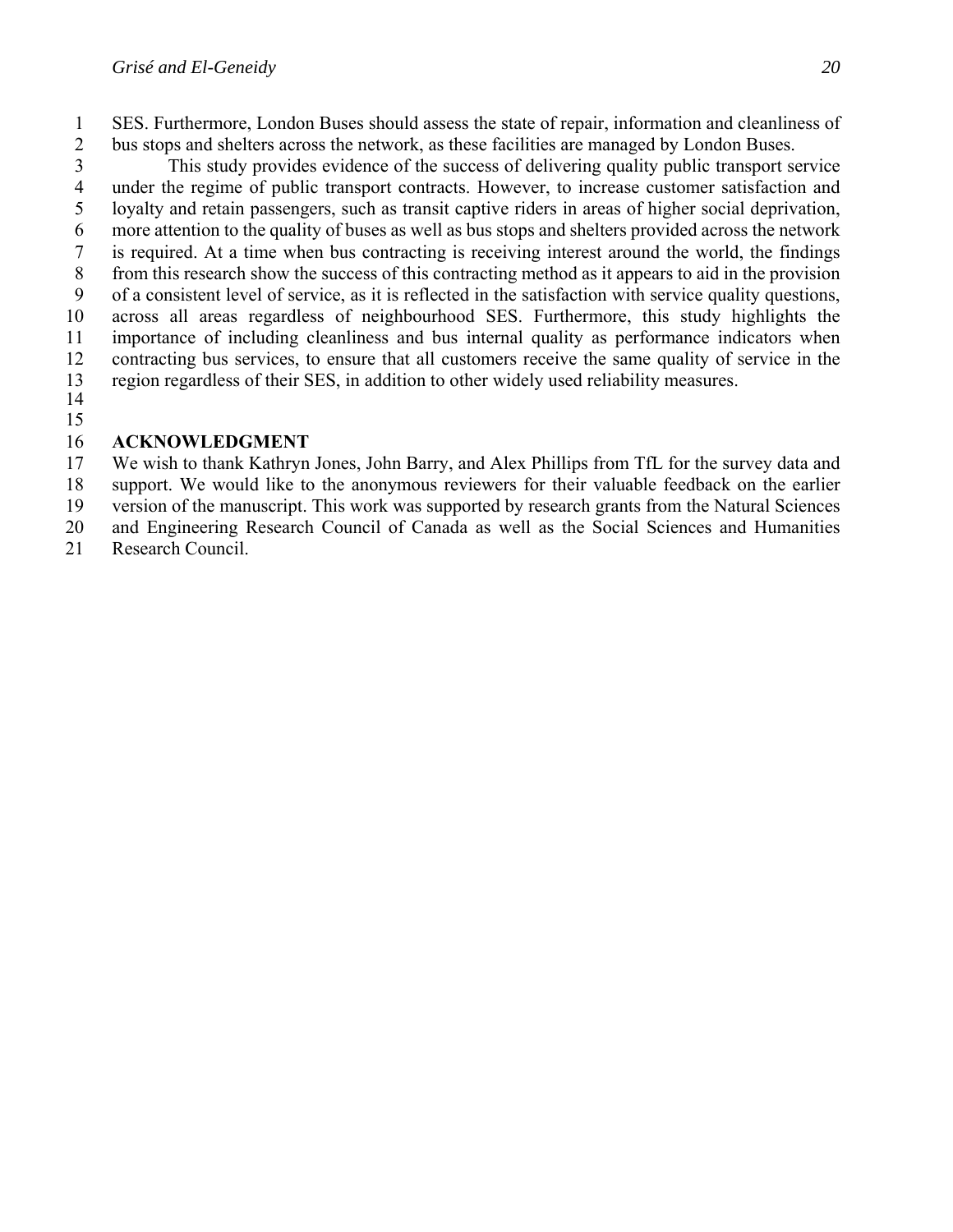# 1 **REFERENCES**

2 Andreassen, T. (1995). "(Dis) satisfaction with public services: The case of public 3 transportation." Journal of Services Marketing **9**(5): 30-41. 4 Bates, J., J. Polak, P. Jones and A. Cook (2001). "The valuation of reliability for personal travel." 5 Transportation Research Part E: Logistics and Transportation Review **37**(2): 191-229. 6 Begg, D. (2013). World Class? London's Transport: Progress and Future Challenges. 7 Beirão, G. and J. Cabral (2007). "Understanding attitudes towards public transport and private 8 car: A qualitative study." Transport Policy **14**(6): 478-489. 9 Berry, L., V. Zeithaml and A. Parasuraman (1990). "Five imperatives for improving service 10 quality." Sloan Management. 11 Bordagaray, M., L. dell'Olio, A. Ibeas and P. Cecín (2014). "Modelling user perception of bus 12 transit quality considering user and service heterogeneity." Transportmetrica A: 13 Transport Science **10**(8): 705-721. 14 Church, A., M. Frost and K. Sullivan (2000). "Transport and social exclusion in London." 15 Transport Policy **7**(3): 195-205. 16 De Ona, J., R. de Oña, L. Eboli and G. Mazzulla (2015). "Heterogeneity in perceptions of service 17 quality among groups of railway passengers." International Journal of Sustainable 18 Transportation **9**(8): 612-626. 19 de Oña, J., R. de Oña, L. Eboli and G. Mazzulla (2013). "Perceived service quality in bus transit 20 service: A structural equation approach." Transport Policy **29**: 219-226. 21 dell'Olio, L., A. Ibeas and P. Cecín (2010). "Modelling user perception of bus transit quality." 22 Transport Policy **17**(6): 388-397. 23 Diab, E., M. Badami and A. El-Geneidy (2015). "Bus transit service reliability and improvement 24 strategies: Integrating the perspectives of passengers and transit agencies in North 25 America." Transport Reviews **35**(3): 292-328. 26 Eboli, L. and G. Mazzulla (2011). "A methodology for evaluating transit service quality based on 27 subjective and objective measures from the passenger's point of view." Transport Policy 28 **18**(1): 172-181. 29 Eboli, L. and G. Mazzulla (2015). "Relationships between rail passengers' satisfaction and 30 service quality: A framework for identifying key service factors." Public Transport **7**(2): 31 185-201. 32 El-Geneidy, A., R. Buliung, E. Diab, D. van Lierop, M. Langlois and A. Legrain (2016). "Non-33 stop equity: Assessing daily intersections between transit accessibility and social 34 disparity across the Greater Toronto and Hamilton Area (GTHA)." Environment and 35 Planning B: Planning and Design **43**(3): 540-560. 36 Figler, S., P. Sriraj, E. Welch and N. Yavuz (2011). "Customer Loyalty and Chicago, Illinois, 37 Transit Authority Buses: Results from 2008 Customer Satisfaction Survey." 38 Transportation Research Record: Journal of the Transportation Research Board(2216): 39 148-156. 40 Foth, N., K. Manaugh and A. El-Geneidy (2013). "Towards equitable transit: Examining transit 41 accessibility and social need in Toronto, Canada, 1996–2006." Journal of Transport 42 Geography **29**: 1-10. 43 Friman, M. (2004). "Implementing quality improvements in public transport." Journal of Public 44 transportation **7**(4): 3.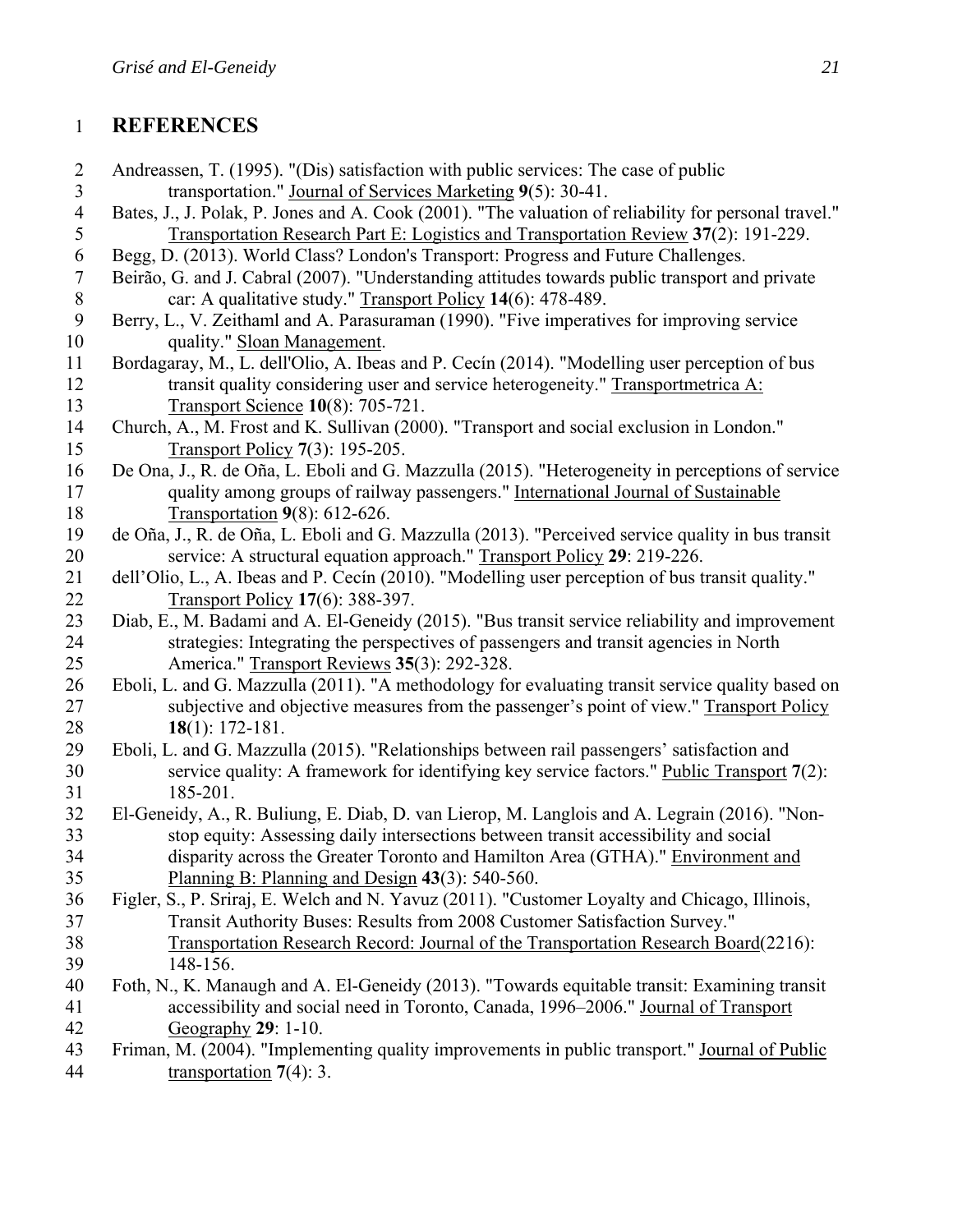| $\mathbf{1}$   | Friman, M. and M. Fellesson (2009). "Service supply and customer satisfaction in public                            |
|----------------|--------------------------------------------------------------------------------------------------------------------|
| $\overline{2}$ | transportation: the quality paradox." Journal of Public transportation 12(4): 4.                                   |
| $\mathfrak{Z}$ | Grigoroudis, E. and Y. Siskos (2009). Customer satisfaction evaluation: Methods for measuring                      |
| $\overline{4}$ | and implementing service quality, Springer Science & Business Media.                                               |
| 5              | Guo, Z. and N. Wilson (2004). "Assessment of the transfer penalty for transit trips geographic                     |
| 6              | information system-based disaggregate modeling approach." Transportation Research                                  |
| $\tau$         | Record 1872: 10-18.                                                                                                |
| $8\,$          | Hamnett, C. (2003). Unequal city: London in the global arena, Psychology Press.                                    |
| 9              | Hansen, W. (1959). "How accessibility shapes land use." Journal of the American Institute of                       |
| 10             | Planners 25(2): 73-76.                                                                                             |
| 11             | Hensher, D., P. Stopher and P. Bullock (2003). "Service quality—developing a service quality                       |
| 12             | index in the provision of commercial bus contracts." Transportation Research Part A:                               |
| 13             | Policy and Practice $37(6)$ : 499-517.                                                                             |
| 14             | Iseki, H. and B. Taylor (2010). "Style versus service? An analysis of user perceptions of transit                  |
| 15             | stops and stations." Journal of Public Transportation 13(3): 2.                                                    |
| 16             | Jones, P. and K. Lucas (2012). "The social consequences of transport decision-making:                              |
| 17             | clarifying concepts, synthesising knowledge and assessing implications." Journal of                                |
| 18             | Transport Geography 21: 4-16.                                                                                      |
| 19             | Legrain, A., R. Buliung and A. El-Geneidy (2016). "Travelling fair: Targeting equitable transit                    |
| 20             | by understanding job location, sectorial concentration, and transit use among low-wage                             |
| 21             | workers." Journal of Transport Geography 53: 1-11.                                                                 |
| 22             | Martens, K., A. Golub and G. Robinson (2012). "A justice-theoretic approach to the distribution                    |
| 23             | of transportation benefits: Implications for transportation planning practice in the United                        |
| 24             | States." Transportation research part A: policy and practice 46(4): 684-695.                                       |
| 25             | Murray, A. T. and R. Davis (2001). "Equity in regional service provision." Journal of Regional                     |
| 26             | Science 41(4): 557-600.                                                                                            |
| 27             | Noland, R. and J. Polak (2002). "Travel time variability: A review of theoretical and empirical                    |
| 28             | issues." Transport Reviews $22(1)$ : 39-54.                                                                        |
| 29             | Office for National Statistics. (2015). "Super Output Area (SOA)." from                                            |
| 30             | http://www.ons.gov.uk/ons/guide-method/geography/beginner-s-guide/census/super-                                    |
| 31             | output-areas--soas-/index.html.                                                                                    |
| 32             | Olsen, S. O. (2007). "Repurchase loyalty: The role of involvement and satisfaction." Psychology                    |
| 33             | & Marketing 24(4): 315-341.                                                                                        |
| 34             | Prioni, P. and D. Hensher (2000). "Measuring service quality in scheduled bus services." Journal                   |
| 35             | of Public Transportation $3(2)$ .                                                                                  |
| 36             | Sánchez-Cantalejo, C., R. Ocana-Riola and A. Fernández-Ajuria (2008). "Deprivation index for                       |
| 37             | small areas in Spain." Social Indicators Research 89(2): 259-273.                                                  |
| 38             | Stradling, S., J. Anable and M. Carreno (2007). "Performance, importance and user                                  |
| 39             | disgruntlement: A six-step method for measuring satisfaction with travel modes."                                   |
| 40             | Transportation Research Part A: Policy and Practice 41(1): 98-106.                                                 |
| 41             | Thøgersen, J. (2006). "Understanding repetitive travel mode choices in a stable context: A panel                   |
| 42             | study approach." Transportation Research Part A: Policy and Practice 40(8): 621-638.                               |
| 43             | Townsend, P., P. Phillimore and A. Beattie (1998). Health and deprivation: inequality and the                      |
| 44<br>45       | north, Croom Helm, Beckenham, U.K.<br>Transport for London (2015). London's Bus Contracting and Tendering Process. |
|                |                                                                                                                    |

45 Transport for London (2015). London's Bus Contracting and Tendering Process.